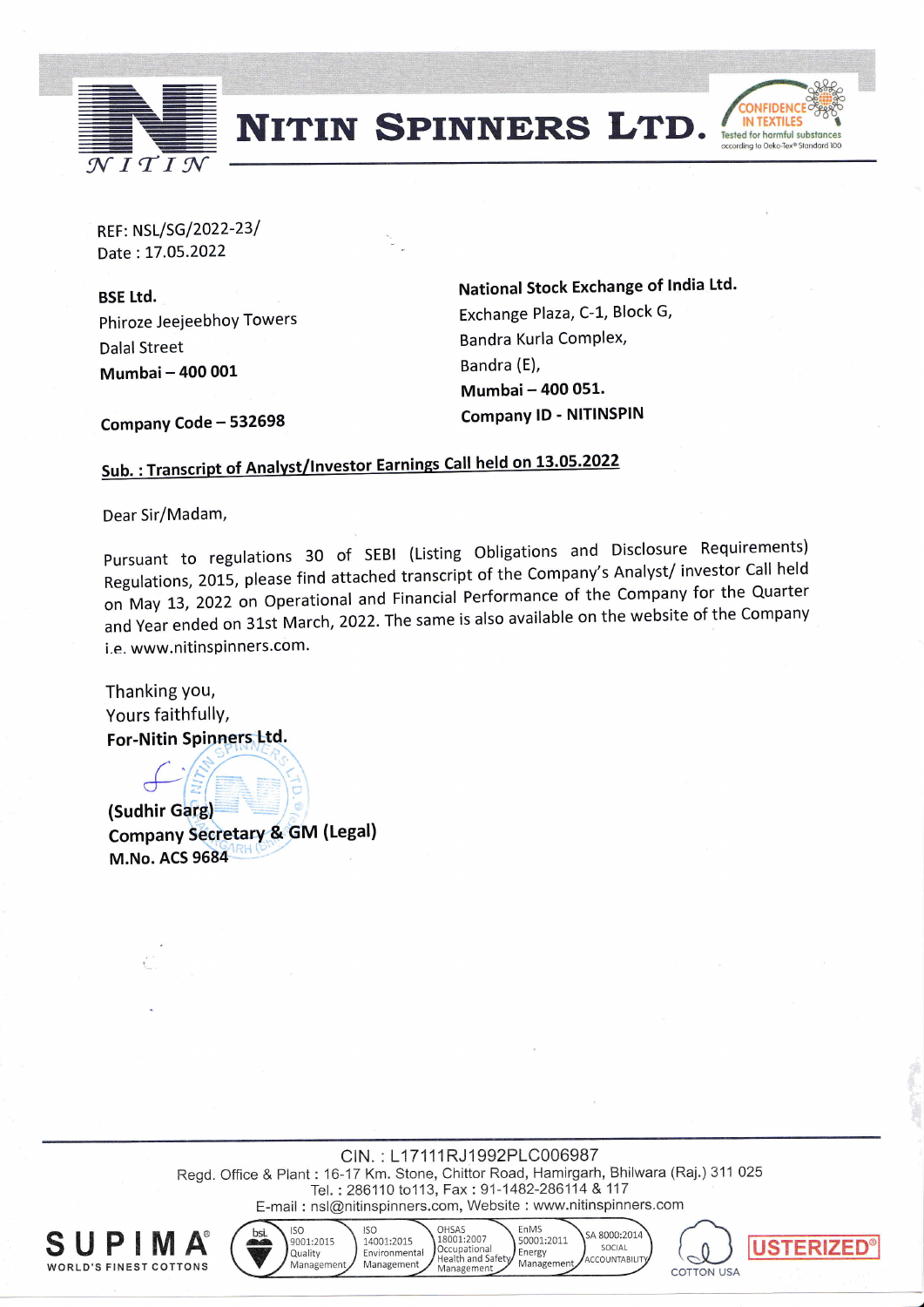

## May 13, 2022

Disclaimer: E&OE - This transcript is edited for factual errors. In case of discrepancy, the audio recordings uploaded on the stock exchange on  $14<sup>th</sup>$  May 2022 will prevail





MANAGEMENT: MR. DINESH NOLKHA – PROMOTER & MD, NITIN SPINNERS LIMITED MR. P. MAHESHWARI – CFO, NITIN SPINNERS LIMITED MODERATOR: MR. AWANISH CHANDRA – SMIFS LIMITED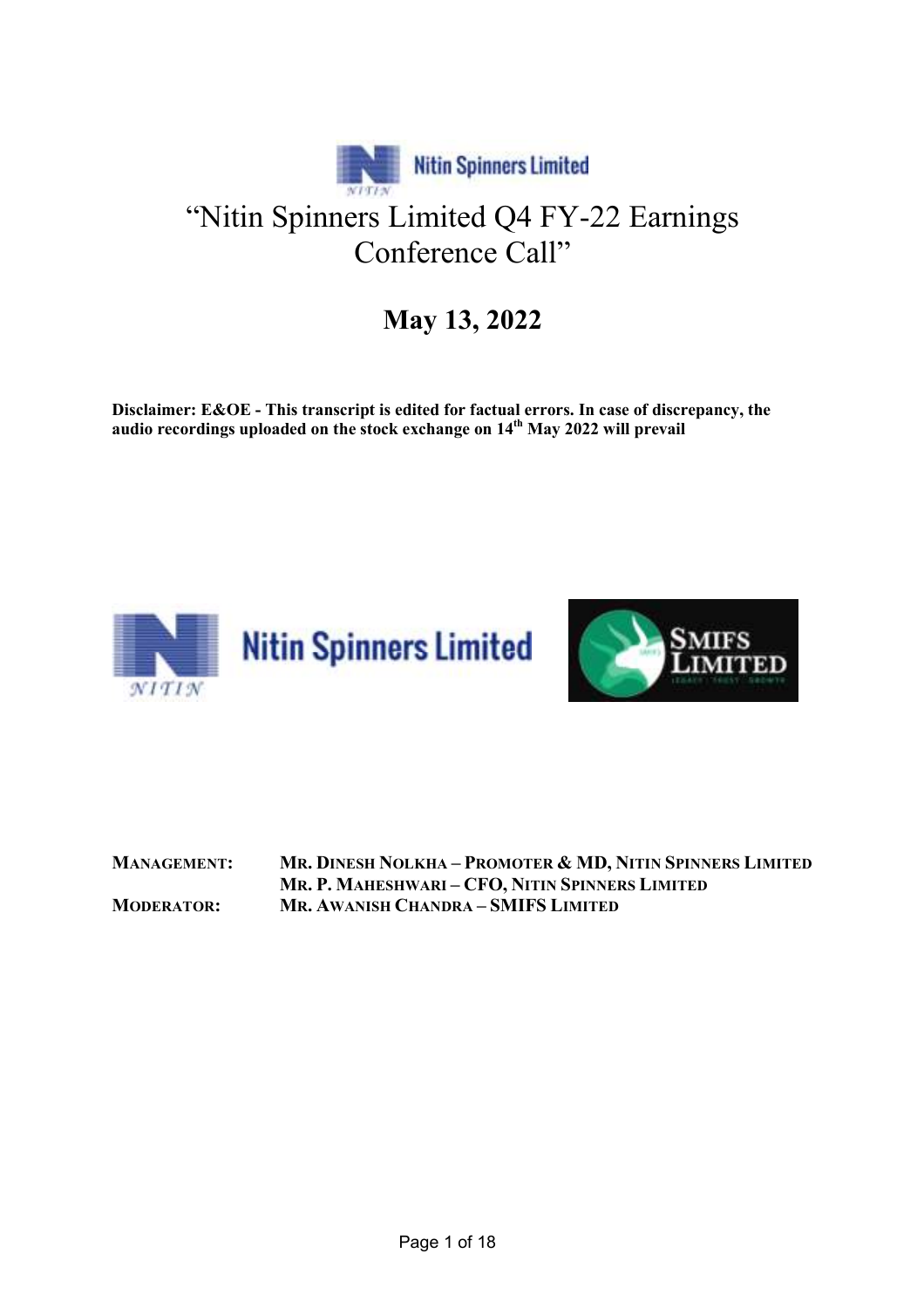

- Moderator: Ladies and gentlemen good day and welcome to Nitin Spinners Q4 FY22 Post Results Conference Call hosted by SMIFS Limited. As a reminder all participant lines will be in the listen-only mode and there will be an opportunity for you to ask questions after the presentation concludes. Should you need assistance during the conference call, please signal an operator by pressing '\*' then '0' on your touchtone phone. Please note that this conference is being recorded. I now hand the conference over to Mr. Awanish Chandra. Thank you and over to you Awanish.
- Awanish Chandra: Good evening, everyone. On behalf of SMIFS Limited I welcome you all to Q4FY22 conference call of Nitin Spinner Limited. We are pleased to host the top management of the company. Today we have with us Mr. Dinesh Nolkha – Promoter and Managing Director and Mr. P. Maheshwari – Chief Financial Officer of the company. We will start the call with initial commentaries on results and then we will open the floor for question and answers. I will hand over the call to Mr. Nolkha – Managing Director of the company. Over to you Dinesh sir.
- Dinesh Nolkha: Thank you Awanish ji. Good afternoon and a warm welcome to all the participants to the investors meet post our annual financial year results of Nitin Spinners. I hope you all are keeping safe and healthy.

I have with me Mr. P. Maheshwari – Chief Financial Officer of Nitin Spinners. I hope all of you must have had a chance to look at our Investor Presentation that is uploaded on company's website as well as stock exchanges.

Nitin Spinners is India leading manufacturer of the cotton yarn, blended yarn with fabrics and woven finished fabric. The company's leadership in cotton and blended yarn and fabric manufacture is driven by delivering international quality standard products with the continuous investment in the latest technology.

We have achieved the highest ever revenue of Rs. 2,692 crores making a growth of about 66% along with highest ever profitability during this year. We have almost doubled our exports during the current year as compared to previous year. We are contributing deeply to the nation's textile export by not only expanding our business with existing customers but also improving our clientele by associating with the whole global and domestic brands. At present we are operating at nearly optimum capacity and strategically enhancing capacity in all the segments that is spinning, stitching, and woven fabric to meet the increasing market demand. In this we are also increasing our blended yarn production capacity substantially. This expansion shall take place with the total project cost of Rs. 955 crores which will be funded by term loan as well as internal accruals.

We aim to capture the benefit of growing market opportunity in international as well as domestic market and strengthen company's position by widening our product portfolio as well. These projects will be eligible for the interest subsidy and other benefits under the Rajasthan state investment promotion scheme. The expansion project as informed earlier is progressing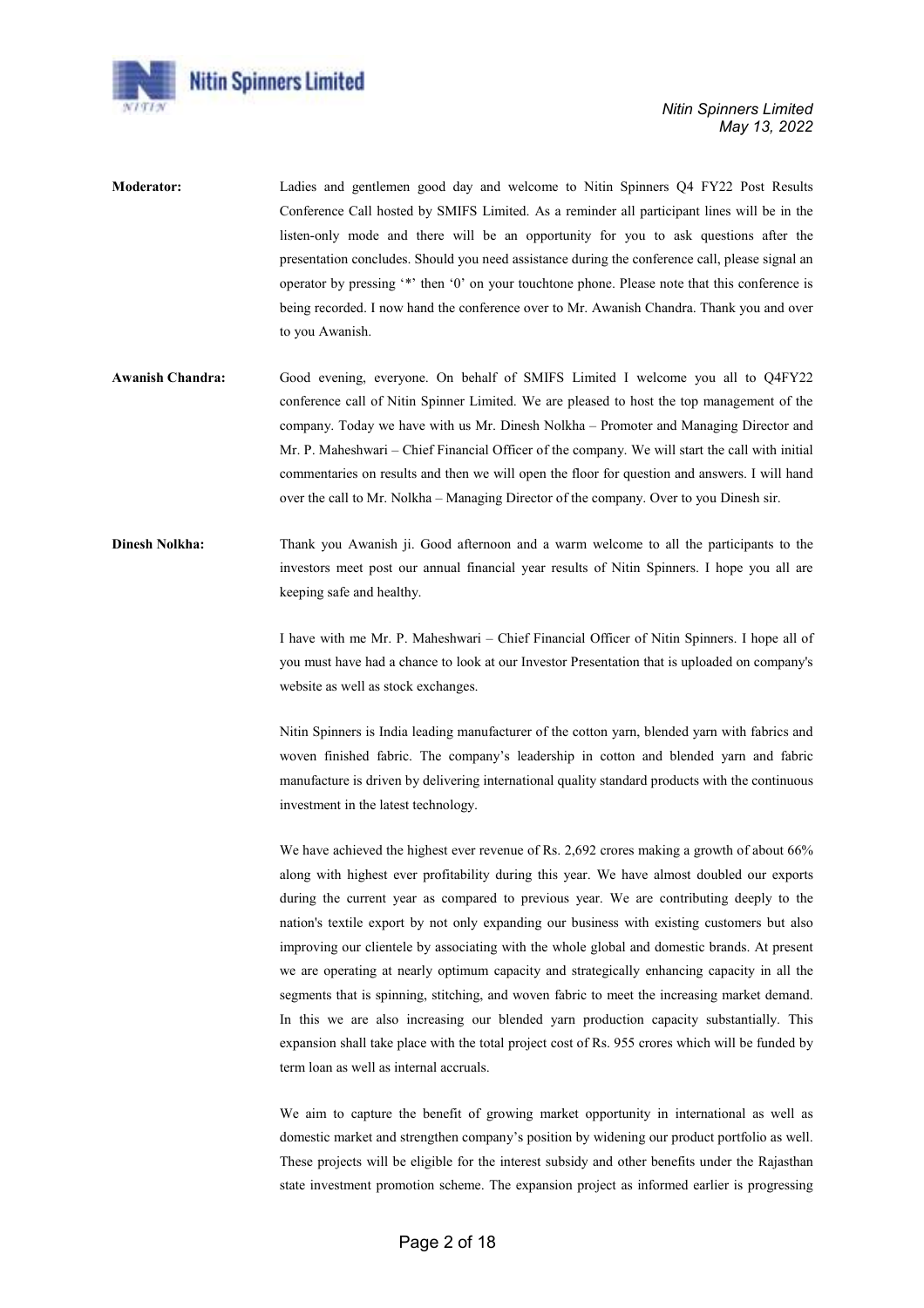

as per schedule. Nitin Spinners as a company is having distinctly differentiated brand image and is known for longstanding customer relationships and globally accepted quality standard.

Our unique R&D for developing value added products has led to value creation for both our clientele in domestic and global markets and made us a preferred supplier to them for a long term. In Nitin Spinner we are geared up for upcoming year with all the positivity in spite of unprecedented time and input price challenges. With our differentiated strategy marked by innovation and sustainable practice, we strive to maintain our top-line growth momentum optimizing our capital utilization and thrust on value-added product.

I shall now handover the call to Mr. Maheshwari to give you the operating and financial highlights for last financial year as well as the Q4.

P. Maheshwari: Thank you sir. Good afternoon, everyone. Thank you all for joining the call. I would like to share operational and financial highlights for the quarter and year ended  $31<sup>st</sup>$  March, 2022.

> Revenue for the Q4 FY22 increased to Rs. 769 crores from Rs. 512 crores in Q4 FY21 that is increase of 50% on YOY basis. The full year revenues stood at 2,692 crores as compared to 1,624 crores in FY21 that is registering a growth of 66% on yearly basis. This has been our highest ever turnover. Apart from operational efficiency and value-added products increased selling rates due to higher raw material price also resulted in higher revenue.

> EBITDA for the quarter is stood at Rs. 167 crores as compared to Rs. 104 crores in Q4 FY21, that is a growth of 61%. For the whole year EBITDA stood at Rs. 652 crores as against Rs.257 crores in FY21, that is a growth of 153%. EBITDA margin for Q4 FY22 is 21.8% against Q4 FY21 margin of 20.4%. For full year EBITDA margins stood at 24.2% against last year 15.8%.

> Good international demand coupled with operational efficiencies and value-added products resulted in better margins.

> The company has reported PAT of Rs. 86 crores during the quarter as against Rs. 43 crores in Q4 FY21, that is 99% growth on YOY basis. The full year profit after tax is Rs. 326 crores against Rs. 69 crores in FY21 that is a growth of 374%. Earning per share for the year is Rs. 58 per share against last year 12.25 per share and cash EPS for the year is 73.56 per share against last year is 28.44 per share.

> The board has recommended final dividends at the rate of 25%, that is Rs. 2.50 per equity share. The aggregate dividend for the year is Rs. 4 per equity share including interim dividend of Rs. 1.5 per equity share.

> During the year we have produced 71,850 metric tons of yarn as against 63,973 metric tons in last year. Out of the yarn produced about 24% yarn is captively consumed in knitted fabric and woven fabric division. Knitted fabric production was to the tune of 8,057 metric tons during FY22, while it was 7,375 metric tons last year. Woven fabric production for the year was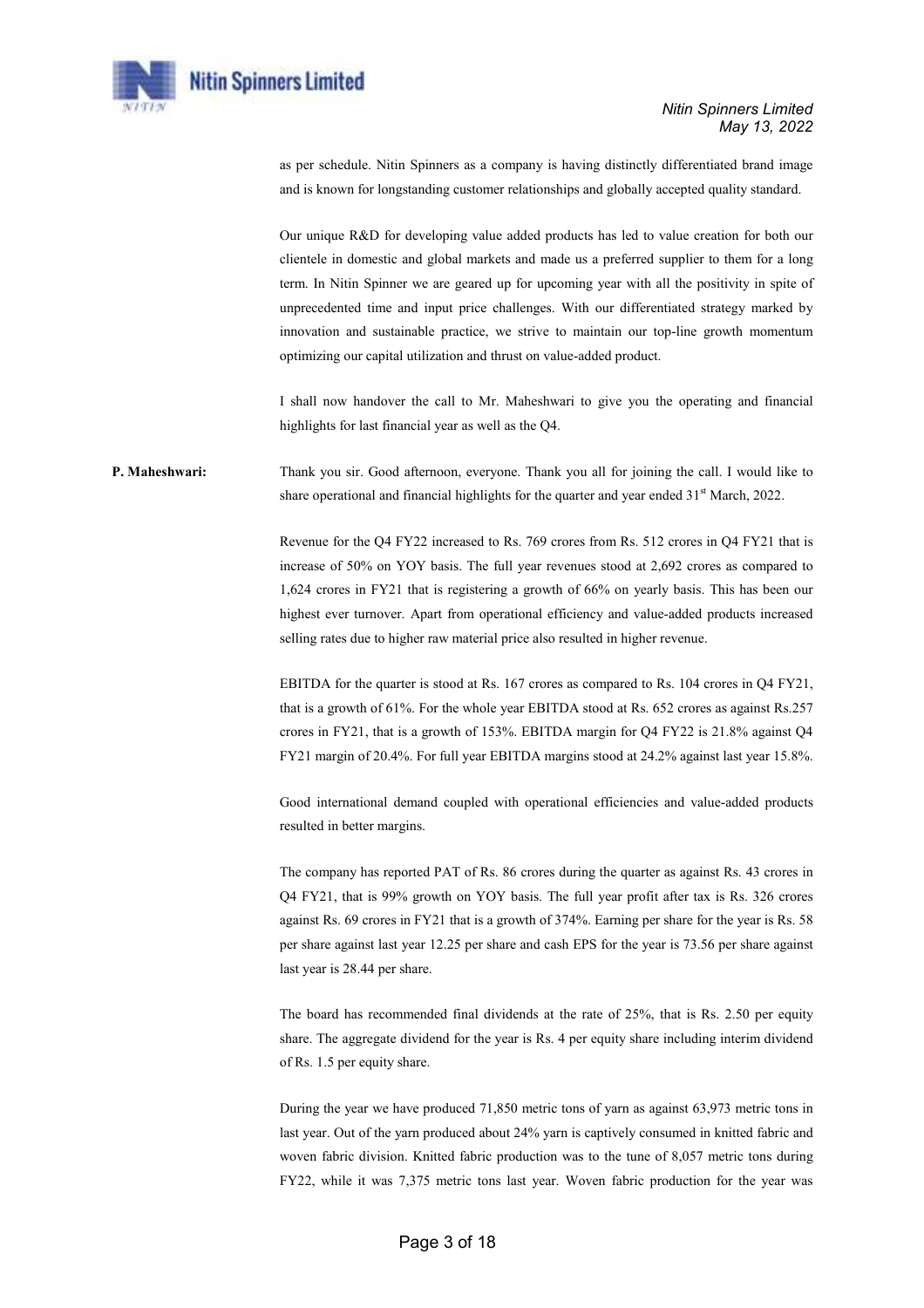

269.47 lakh meters against 234.81 meters in FY21. The finished fabric production was 213.73 lakh meters in FY22 against 143.02 lakh meters in FY21.

That's all from my side. Now I open the floor for questions and answers.

Moderator: Thank you so much. We will now begin the question-and-answer session.

We take the first question from the line of Yogansh Jeswani from Mittal Analytics.

- Yogansh Jeswani: We have seen cotton prices have shot up very high and the yarn prices have also moved up, there were some articles like yarn prices have also not moved up in line with the increased cotton prices. So currently what kind of spreads are we seeing between yarn and cotton? How have they behaved compared to Q4 and Q1?
- **Dinesh Nolkha:** You're very right. The cotton prices have shot up substantially. The cotton prices are now around Rs. 1 lakh per candy which was at about Rs. 80,000 a candy in February22. Definitely there is a substantial increase and rightly mentioned that cotton yarn prices have not moved in tandem as with the cotton prices have moved. Generally, this increase in prices is more speculative due to shortage of cotton in the country. The yarn prices are moving ahead but not moving to the tune what the raw cotton is moved and practically with the lag effect of about 1.5 to 2 months it is moving ahead. At this point of time for normal margin we were able to pass on the prices till Rs. 87,00-88,000 a candy. So still, that's a lag of about Rs. 25-30 a kg still to be passed on to the customers.

Yogansh Jeswani: This year you are saying 25 to 30 in Q1, this is still due to be passed?

Dinesh Nolkha: Yes, exactly.

Yogansh Jeswani: Given the final price cotton has seen of late what we are noticing is most of the companies' inventory of cotton has doubled from what it was last year. A lot of it because of the higher price and also a lot of them have stronger quarter while in our case we see the increase in absolute value of inventory is hardly 50 crores odd. Could you share some insights on what the management is thinking behind this, why do we have a lower cotton inventory in terms of the volumes

- Dinesh Nolkha: Normally at the end of the year the stock as per our order book position which is about depending on the order book about 3 to 4 months. But this time we could not book so much of orders because of difficult geopolitical situation happening in Ukraine and Russia, due to this order book people were scared to book the very long-term orders. We had short-term orders and accordingly our inventories also accordingly kept with us. We had at the end of the year about 2 months inventory and accordingly the orders were also for that much.
- Yogansh Jeswani: Are we seeing this demand picking up now or are we still facing any challenges here in terms of order booking, are we seeing more enquires now?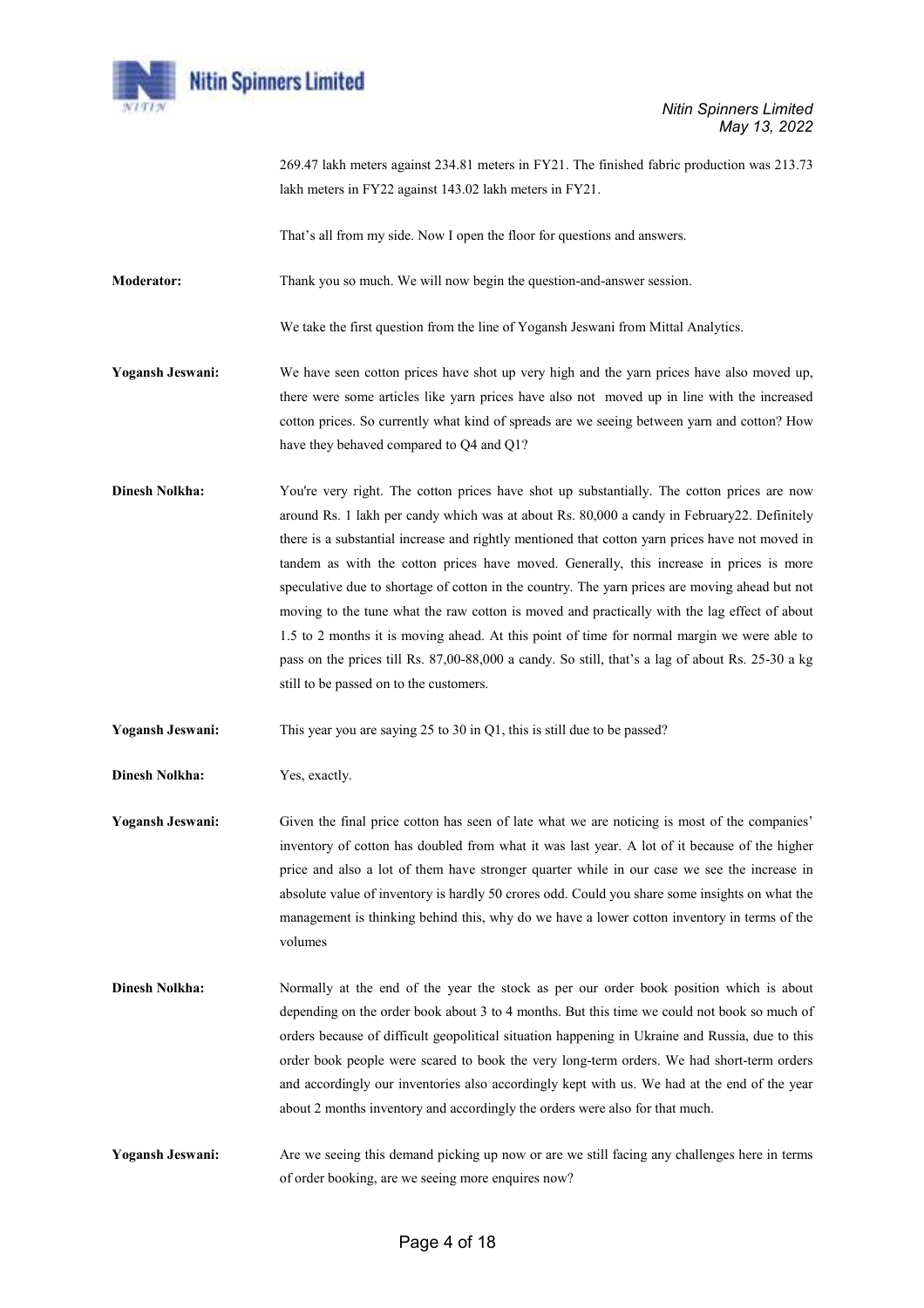

- Dinesh Nolkha: In terms of enquiries and orders actually normally most of the customers used to book orders in the month of February and March for next 4 to 5 months as per the fashion season of the product. But because of this war like situation and also COVID happening in China, people were scared to book very large orders. They just are booking on a monthly basis. We are getting the orders on a monthly basis till now. Now people are thinking that maybe this can continue for longer period of time and they have to also run their factories and also the run their businesses. Now the orders will start to look up but people were more or less utilizing their own inventories to the maximum possible and reducing plus these costs also increased substantially. Everybody at the higher prices of raw cotton and higher prices of cotton yarn, are slightly scared to buy a very long-term order.
- Yogansh Jeswani: Are we seeing any challenges in terms of utilization on a monthly basis or the orders are sufficient to keep the utilization at 90%?
- Dinesh Nolkha: At this point of time, we are not facing any challenge for utilization of our capacity. That is still going on at full capacity.
- Yogansh Jeswani: Last question from my end, given the huge cash flows and the fantastic execution that our company has done over the last 2 odd years, we have created good cash flows and have repaid a lot of debt. I was just looking at your balance sheet numbers and from Rs.1000 odd crore debt level in 2022 to now some less than Rs.700 crores debt we have. If I look at the actual finance interest outgo, it is somewhat similar. We paid out around Rs.50-55 crores in FY20 then Rs.62 odd crores in FY21 and this year again it was still Rs.55 crores, while our debt has reduced by 30%. So, what explains this difference?
- Yogansh Jeswani: Some interest like interest on income tax and others which got paid during the last financial year to be paid. That is amounting to about a Rs. 2.5 to 3 crores. Also, we have seen that certain interest subsidies which was due, a small amount of interest subsidies which was due from the TUF was not forthcoming which was very old. So that was also written off. So, all that put together this interest cost is slightly higher than what it used to be. Now in the normal circumstances we are seeing this is about 56 crores. This should be in the range of about Rs.50 crores, Rs.5-6 crores are the costs which I have just mentioned.
- Moderator: We take the next question from the line of Kaushal from Valcore.
- Kaushal: I just want to understand what was your capacity utilization in 2017-18 and 19 on an average basis, can you help me with that?
- Dinesh Nolkha: I will not be having the data of last 2017-18 and 2018-19 actually with us at the moment.
- Kaushal: Currently the capacity is running at what level?
- Dinesh Nolkha: Currently capacities, like our spinning capacity is running at about 96% utilization level for last financial year. I'm talking about last financial year. Our weaving capacity is being utilized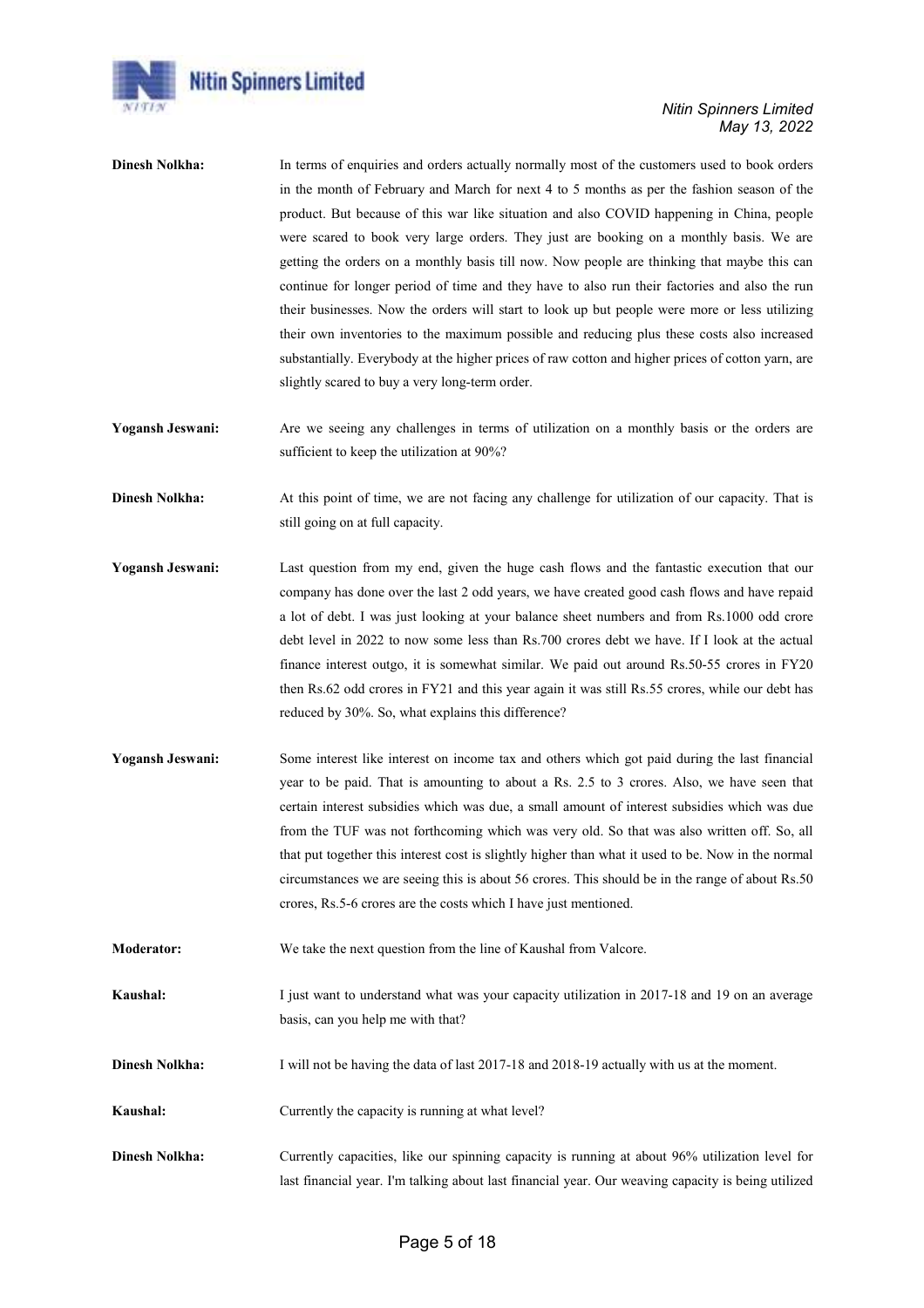

at about 95%. Our knitting capacity is being utilized at about 85% and our finished fabric capacity is being utilized at about 83%.

| Kaushal:              | How much was knitting?                                                                                                                                                                                                                                                                                                                                                                                                                                                                                                                                                                                                                                                                                                                                                                                                                                                                                                        |
|-----------------------|-------------------------------------------------------------------------------------------------------------------------------------------------------------------------------------------------------------------------------------------------------------------------------------------------------------------------------------------------------------------------------------------------------------------------------------------------------------------------------------------------------------------------------------------------------------------------------------------------------------------------------------------------------------------------------------------------------------------------------------------------------------------------------------------------------------------------------------------------------------------------------------------------------------------------------|
| <b>Dinesh Nolkha:</b> | It is about 85%-86%.                                                                                                                                                                                                                                                                                                                                                                                                                                                                                                                                                                                                                                                                                                                                                                                                                                                                                                          |
| Kaushal:              | In the previous question you mentioned that Rs. 25 to 30 per kg price is yet to be passed on in<br>in tandem with the increase of cotton prices, right?                                                                                                                                                                                                                                                                                                                                                                                                                                                                                                                                                                                                                                                                                                                                                                       |
| <b>Dinesh Nolkha:</b> | Yes.                                                                                                                                                                                                                                                                                                                                                                                                                                                                                                                                                                                                                                                                                                                                                                                                                                                                                                                          |
| Kaushal:              | That's about roughly about 8% to 10% increase you have not taken whereas cotton has<br>increased by that percentage?                                                                                                                                                                                                                                                                                                                                                                                                                                                                                                                                                                                                                                                                                                                                                                                                          |
| <b>Dinesh Nolkha:</b> | The yarn prices are in the range of about Rs. 400 plus. If it is about Rs. 25 to be passed on, it is<br>about 5% to 6% of the yarn price.                                                                                                                                                                                                                                                                                                                                                                                                                                                                                                                                                                                                                                                                                                                                                                                     |
| Kaushal:              | I want to understand. Though yarn manufacturers in the entire sector, is the pricing power<br>slowly shifting to them because there's not been major capacity additions in the last 3-4 years<br>and from what we understand is that one cannot add more than 2 million spindles going<br>forward for the next 3 to 4 years. So, is the pricing power really in the hands of the yarn<br>manufacturers? Is it shifting like if you compare to last 5 years and the situation currently is it<br>shifting?                                                                                                                                                                                                                                                                                                                                                                                                                     |
| <b>Dinesh Nolkha:</b> | I cannot answer this question emphatically and we'll have to see this coming up year whether<br>the prices have changed because if you see the history, last year the cotton prices when we<br>started the financial year was about Rs. 46,000-47,000 a candy. Now it is Rs. 95,000 a candy.<br>The yarn prices was about Rs. 240 to 250 a kg which is now Rs. 400 a kg. Definitely spinners<br>were able to pass on the prices. However, our downstream industry in the fabric, in the apparel<br>fabric manufacturing and in the home textile industry has not been able to pass on these kinds<br>of prices. But as we all know when this increase happens of $60\%$ -70% increase in the finished<br>good prices it takes time to pass it onto the retail customer. The year which is coming up now<br>will decide whether this shift permanently for us or still the downstream industry will play an<br>important role. |
| Kaushal:              | Just on the capacity utilization question, coming back to it you don't have the numbers. I'll<br>take it from maybe the investor relations people later. But is the capacity utilization for FY21-<br>22 better than the capacity utilization for FY17-18-19, just on an average basis?                                                                                                                                                                                                                                                                                                                                                                                                                                                                                                                                                                                                                                       |
| <b>Dinesh Nolkha:</b> | Yes of course it is better. We have seen an increase, we had some stoppages due to COVID in<br>year 2020-21, also in 2021-2022 we added some more capacity. We had some debottlenecking<br>done, so accordingly our production is up by about 12%. Our yarn production last year was in                                                                                                                                                                                                                                                                                                                                                                                                                                                                                                                                                                                                                                       |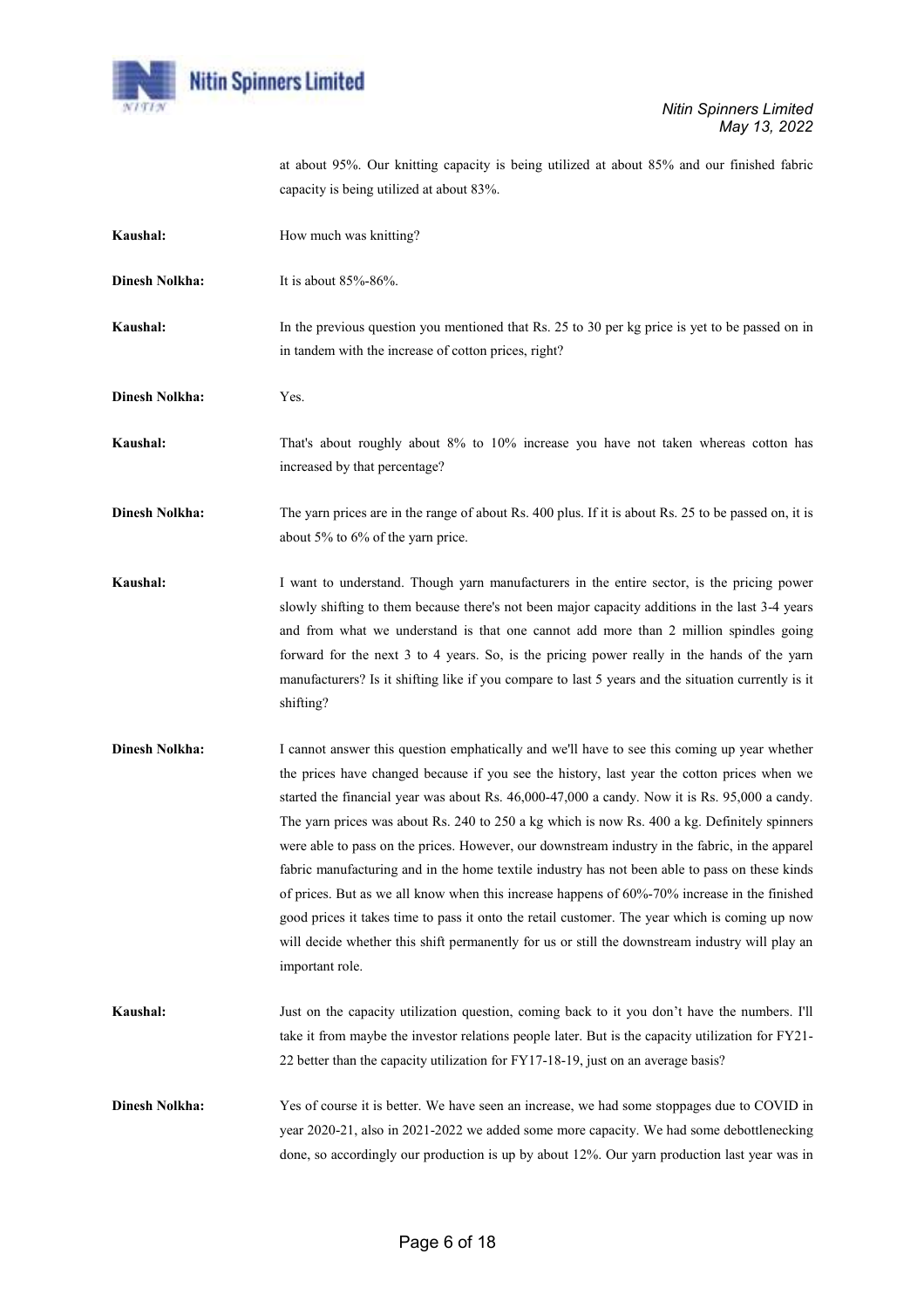

the range of about 63,000 tons. Now it is in the range of 72,000 tons. Definitely our production has increased there as well.

Kaushal: So that was mainly due to demand also in the last 1 year. This demand was stronger than what it was in 2021.

Dinesh Nolkha: Basically, we have been utilizing our spinning capacities to the full level, (+95%) is the normal norm in our spinning industry to utilize to that level. So, barring unforeseen circumstances during COVID production was stopped. It is more related with improving on efficiencies, debottlenecking the plants and adding some different kinds of products in the basket. So that actually has improved our productivity.

Kaushal: I want understand one more point to understand the industry better, while cotton is primarily used for spinning, cotton is not used for anything else, majority of the cotton produced in the world is used for spinning. So, if cotton prices increase why can't we increase yarn prices in tandem to cotton prices?

**Dinesh Nolkha:** Definitely we have been increasing, it is demand and supply base situation. If the production of the cotton is less than the consumption of the cotton then the cotton prices increase basically and also the speculative element to it. These are all listed on the exchanges even in India we have it on MCX, in US it is on ICE, various other countries are also having exchanges to deal with and speculators and hedge funds enter into this kind of products and create their positions which artificially increases the prices many a times. Ultimately retail or the normal masses is our customer. We need to increase the cotton prices then yarn prices and then ultimately the finished good prices. As we all know with the change going ahead it takes a bit more time in passing on those prices. But most important thing is when once the prices are passed on to the end customer, they are irreversible. Normally we do not see anything that the fabric or cloth prices coming down once it is passed on. That is a permanent advantage to the whole industry once it is passed on. As such as you say mathematically it should be possible for us to pass on but practically it takes slightly more time than what we think. Also, we should consider that overall, as a cotton industry we have a total inventory of about 8 to 9 months in the system, starting from fiber till the finished good is sold. Always this inventory is flexible to move in. Sometimes it moves up to 11 months. Sometimes it goes down to 6-7 months, depending on the prices of the product. Accordingly, that is also one of the factors which plays an important role in deciding the final price.

Kaushal: The expansion will kick in when, the expansion that you announced in January?

Dinesh Nolkha: Expansion, as I mentioned we are expanding in various or most of the segments. This will part of our weaving and finishing capabilities as well as knitting capabilities will start to come up in Q4 of this financial year part of it and spinning capacities will start in Q1 and Q2 of FY24.

Kaushal: This is 900 crores will be funded you said partly by internal accruals and partly by term loan which you mentioned earlier.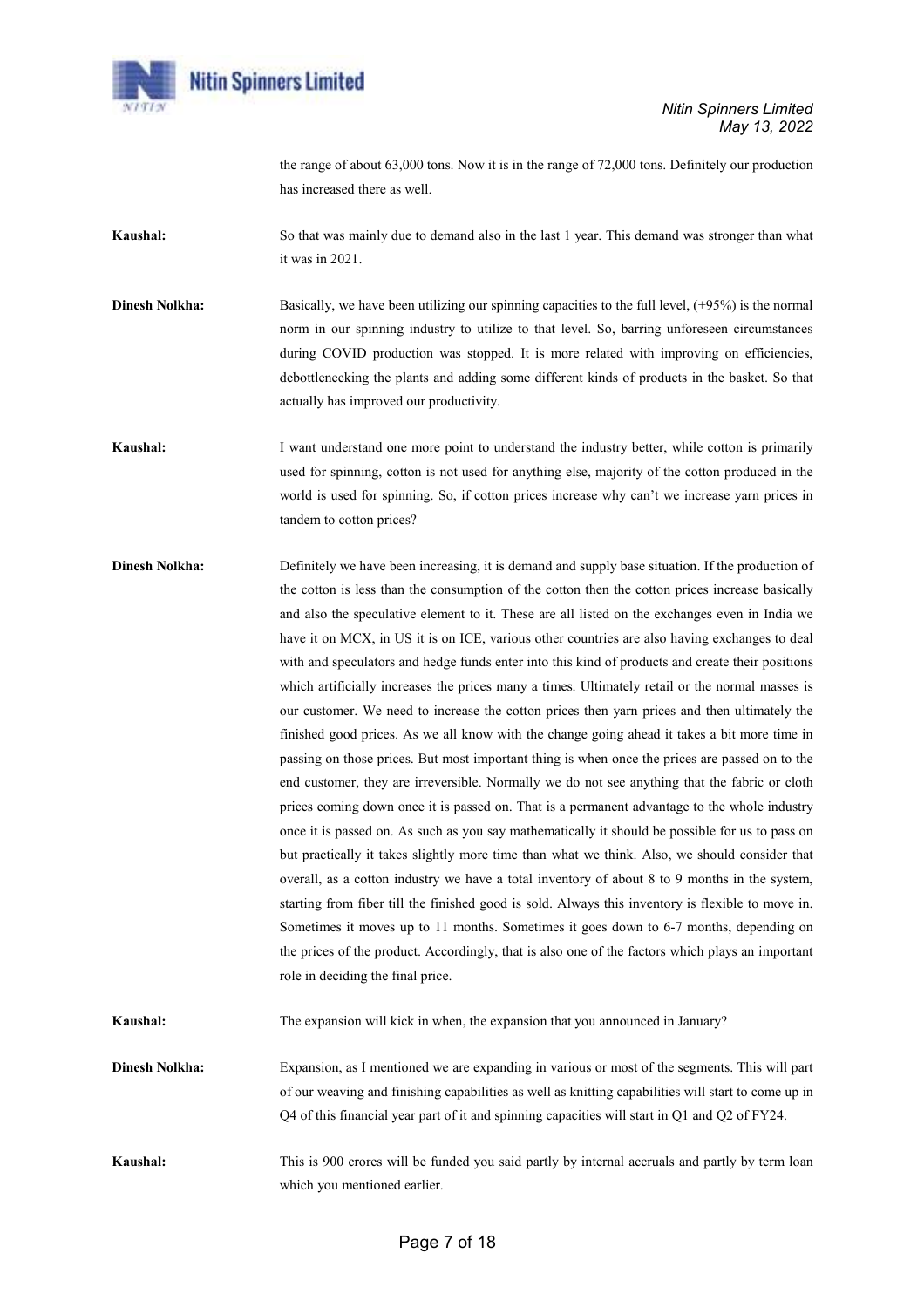

| <b>Dinesh Nolkha:</b> | Yes, exactly.                                                                                                                                                                                                                                                                                                                                                                                                                                                                                                                                                                                                                                                                                                                                                                                                                                                                                                                                                                                                                                           |
|-----------------------|---------------------------------------------------------------------------------------------------------------------------------------------------------------------------------------------------------------------------------------------------------------------------------------------------------------------------------------------------------------------------------------------------------------------------------------------------------------------------------------------------------------------------------------------------------------------------------------------------------------------------------------------------------------------------------------------------------------------------------------------------------------------------------------------------------------------------------------------------------------------------------------------------------------------------------------------------------------------------------------------------------------------------------------------------------|
| Kaushal:              | What do you see the debt number as by the time we start FY24?                                                                                                                                                                                                                                                                                                                                                                                                                                                                                                                                                                                                                                                                                                                                                                                                                                                                                                                                                                                           |
| <b>Dinesh Nolkha:</b> | By the end of FY24 we are expecting that 1:1 debt equity we have seen and we should be<br>having a debt of about Rs.1,200 crores in all inclusive of our all working capital and other.                                                                                                                                                                                                                                                                                                                                                                                                                                                                                                                                                                                                                                                                                                                                                                                                                                                                 |
| Kaushal:              | Rs.1,200 crores inclusive of working capital?                                                                                                                                                                                                                                                                                                                                                                                                                                                                                                                                                                                                                                                                                                                                                                                                                                                                                                                                                                                                           |
| <b>Dinesh Nolkha:</b> | Yes.                                                                                                                                                                                                                                                                                                                                                                                                                                                                                                                                                                                                                                                                                                                                                                                                                                                                                                                                                                                                                                                    |
| Kaushal:              | By end of FY24?                                                                                                                                                                                                                                                                                                                                                                                                                                                                                                                                                                                                                                                                                                                                                                                                                                                                                                                                                                                                                                         |
| <b>Dinesh Nolkha:</b> | Not FY24, when the project is completed. At the moment in FY22 our total debt is about<br>Rs.688 crores which was Rs.960 crores. This we'll repay and then we'll add some for working<br>capital and other so total will be Rs.1,200 crores around.                                                                                                                                                                                                                                                                                                                                                                                                                                                                                                                                                                                                                                                                                                                                                                                                     |
| <b>Moderator:</b>     | We take the next question from the line of Kirti Jain from Canada HSBC.                                                                                                                                                                                                                                                                                                                                                                                                                                                                                                                                                                                                                                                                                                                                                                                                                                                                                                                                                                                 |
| Kirti Jain:           | Can you highlight what are the product mix related changes and product mix related<br>improvements which we are bringing in our company in recent times?                                                                                                                                                                                                                                                                                                                                                                                                                                                                                                                                                                                                                                                                                                                                                                                                                                                                                                |
| <b>Dinesh Nolkha:</b> | Basically, in product mix since we have also started to manufacture first of all our own woven<br>fabric. All the fashion related items, with the woven fabric the yarns which are related with it<br>are being produced in house. That is actually helped us in improving our product portfolio.<br>There are various kind of products wherein we have a sustainable fiber being used in this.<br>Also, in our blended yarn segment we have been able to use our sustainable recycled fibers,<br>recycled cotton, organic cotton and different kinds of mix of fibers like viscose, modal all<br>those kinds of mix is being used in our product mix. That is one part which is we have started<br>to do on that side. On the product side we have tried to optimize our product portfolio looking<br>into the fabrics which is being sold all over the market. Since we have an insight as a fabric<br>manufacturer ourselves, we can preempt some of these manufacturing of those yarns and that<br>helps us in keeping an edge over other producer. |
| Kirti Jain:           | What would be our proportion of blended yarn roughly                                                                                                                                                                                                                                                                                                                                                                                                                                                                                                                                                                                                                                                                                                                                                                                                                                                                                                                                                                                                    |
| <b>Dinesh Nolkha:</b> | At this point of time roughly our blended yarn is about 12% of our total production.                                                                                                                                                                                                                                                                                                                                                                                                                                                                                                                                                                                                                                                                                                                                                                                                                                                                                                                                                                    |
| Kirti Jain:           | So, will it increase for even cotton?                                                                                                                                                                                                                                                                                                                                                                                                                                                                                                                                                                                                                                                                                                                                                                                                                                                                                                                                                                                                                   |
| <b>Dinesh Nolkha:</b> | Yes of course with our expansion going up this should go up to more than 20% levels going<br>forward.                                                                                                                                                                                                                                                                                                                                                                                                                                                                                                                                                                                                                                                                                                                                                                                                                                                                                                                                                   |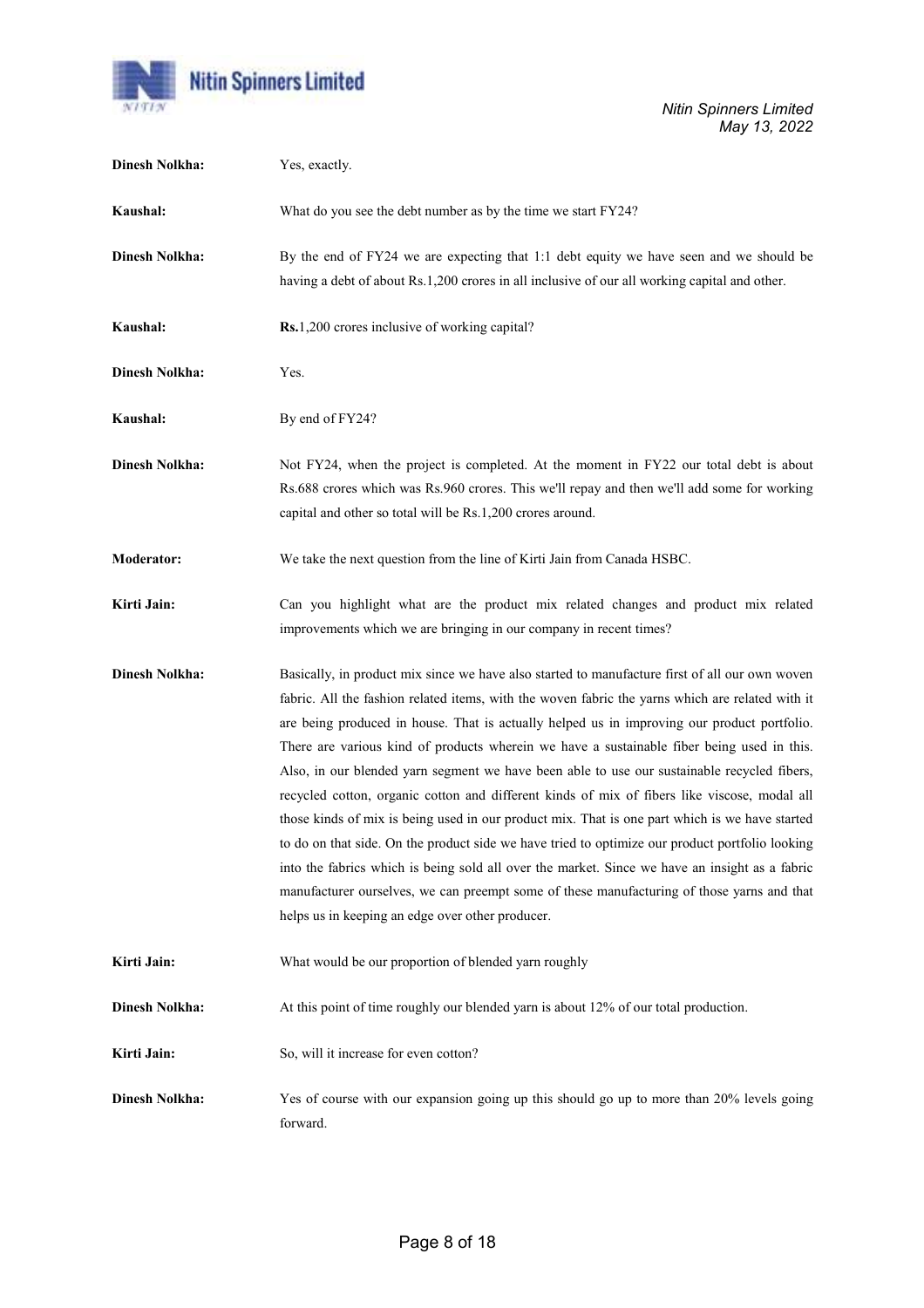

Kirti Jain: Anything you can highlight about our medium-term business strategy apart from the next CAPEX for 18 months if you can highlight about, medium term capital allocation strategy?

**Dinesh Nolkha:** As you have seen in past we have been continuously investing in the various technologies. So our objective was to create a size in most in any business which we follow. That is one of our most important USP. In export business also when we started, we looked at reaching a level where we can go ahead. What I wanted was that we wanted overall whatever businesses we pursue the reach a leadership position in the maximum number of areas that we operate. So that is our strategy going forward. We'll keep on adding some capacities, reasonable capacities exploring and widening our product portfolio to enhance the growth of the company.

Moderator: We take the next question from the line of Prerna Jhunjhunwala from Elara Capital.

Prerna Jhunjhunwala: I just wanted to understand the demand scenario from the domestic market as well as international market expected given changes in the raw material prices scenario and how is the profitability changed between those markets?

- Dinesh Nolkha: As you know the raw cotton prices in India are higher than the international prices. So definitely there is a challenge in terms of passing on the prices internationally. It is easier for us to pass on the prices in the domestic market because the domestic market basically is buying the domestic yarns and which is priced at par with the cotton. That is one part of the question so domestic yarn is definitely at the moment better than the international yarn prices. In terms of how this is changing and how this is going to happen, most of the international buyer the changes in their strategies, changing from China and coming to various countries like India, Indonesia, Sri Lanka, Bangladesh, they have to look for alternative sources of yarns which is available at this point of time since no additional capacities as I also informed in my earlier conference calls, that is not forthcoming in the manner in which they would like it to be. They have to buy from countries like India. But they have slowed down on it because of such a huge or steep increase in yarn prices. This is also one of the reasons why there is a slight slowdown by the increase in the yarn prices. Since the requirement is now tapered off, of course it is getting lifted. There is not a position that the yarn is not getting lifted but it is lower than what it was earlier.
- Prerna Jhunjhunwala: Just a follow up on this only, China plus One story given that US President is looking forward to rationalize the incremental tariff structure to China. Is the China plus One story is at risk at this point in time?
- Prerna Jhunjhunwala: Yes, it is. Basically, there is a change in buying pattern of most of the international brands. They have already shifted quite a lot of their capacities to other countries than China. That is the reason why China if you can see is not importing cotton as well as yarns to the tune what they normally do. So practically officially they do not declare any production data or something like this. But we are seeing that they have reduced their production capacities. That is being diverted to other countries.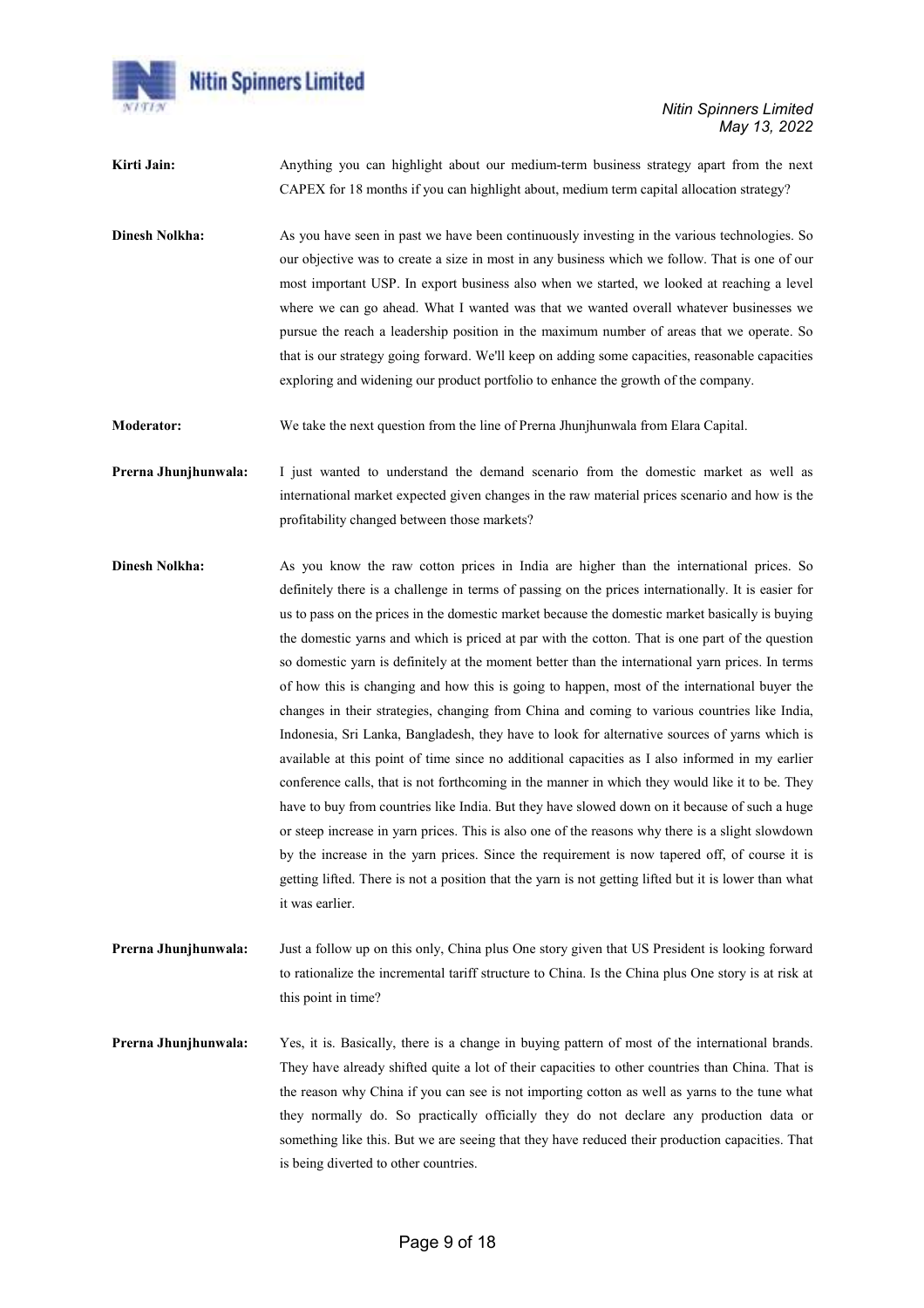

Nitin Spinners Limited May 13, 2022

| Prerna Jhunjhunwala:  | Which shifted permanently irrespective of what happens in China in what we are coming to as           |
|-----------------------|-------------------------------------------------------------------------------------------------------|
|                       | a long-term conclusion on the international market share?                                             |
|                       |                                                                                                       |
| <b>Dinesh Nolkha:</b> | Yes, we expect it to be long lasting. Definitely we expect it to be long lasting and the business     |
|                       | dynamics has definitely changed. But we have to compete still with countries like Bangladesh,         |
|                       | Vietnam, Pakistan, Sri Lanka, and Turkey. We have to compete with these countries. We feel            |
|                       | that India as a country is overall competitive in textiles in comparison to most of our peers.        |
|                       |                                                                                                       |
| Prerna Jhunjhunwala:  | Second question is on the blended yarn business. You are expanding capacity in the blended            |
|                       | yarn category, how is the demand and outlook there is a shift from cotton to blended yarn             |
|                       | looking more long lasting and the profitability higher there and how much is the spindleage           |
|                       |                                                                                                       |
|                       | that you are setting up it will be dedicated to blended yarn?                                         |
| <b>Dinesh Nolkha:</b> | First of all we'll be adding about 45,000 spindles out of the total capacity of 1, 55,000 spindles    |
|                       | which we are adding We have at this point of time about 27,000-28000 spindles being                   |
|                       |                                                                                                       |
|                       | dedicated to that part. Practically we'll be adding one and a half times the capacity there. As far   |
|                       | as profitability and the demand, as the prices of raw cotton have gone up substantially, the          |
|                       | delta between the polyester fiber and the viscose fiber to the cotton has substantially changed.      |
|                       | This has prompted the blends to change substantially first of all. So that the costs can be           |
|                       | maintained for the customer. This is an important part where the finished goods prices can            |
|                       | remain at a reasonable level and customer can get the goods at reasonable level by changing           |
|                       | the blends. That has prompted the use of the manmade fibers and most of the products at the           |
|                       | lower end is being used with the blended yarn. Now coming to the buildup in the future                |
|                       | capacities, we've seen that the polyester fiber as well as the viscose fiber, the properties have     |
|                       | improved considerably during last 3-4 years. We have seen that a lot of new finishes, lot of          |
|                       |                                                                                                       |
|                       | new product development has been done by the fiber supplier trying to reach near cotton.              |
|                       | Wherever there is not a compulsion of cotton being used , people are trying to shift to polyester     |
|                       | cotton or modal, cotton or other kind of fiber which is helping the blended yarn industry to          |
|                       | grow much better.                                                                                     |
| Prerna Jhunjhunwala:  | And how the profitability difference between cotton and blended yarn?                                 |
|                       |                                                                                                       |
| <b>Dinesh Nolkha:</b> | Since the customer is able to, basically our customers are able to buy them at a reasonable           |
|                       | price to adjust to their costs. At this point of time, it is better. Of course, if you have talked to |
|                       | me 6 months back cotton was much better.                                                              |
| <b>Moderator:</b>     | We take the next question from the line of Roshan from B&K Security.                                  |
|                       |                                                                                                       |
| Roshan:               | How is the demand situation and export outlook for USA coming out?                                    |
|                       |                                                                                                       |

Dinesh Nolkha: Basically, we have a limited exposure in the US. We export some yarns and some fabrics there which is very nominal and limited. We are doing about 6% to 7% of our total capacity where the demand is good. We are seeing consistent demand coming in since cotton prices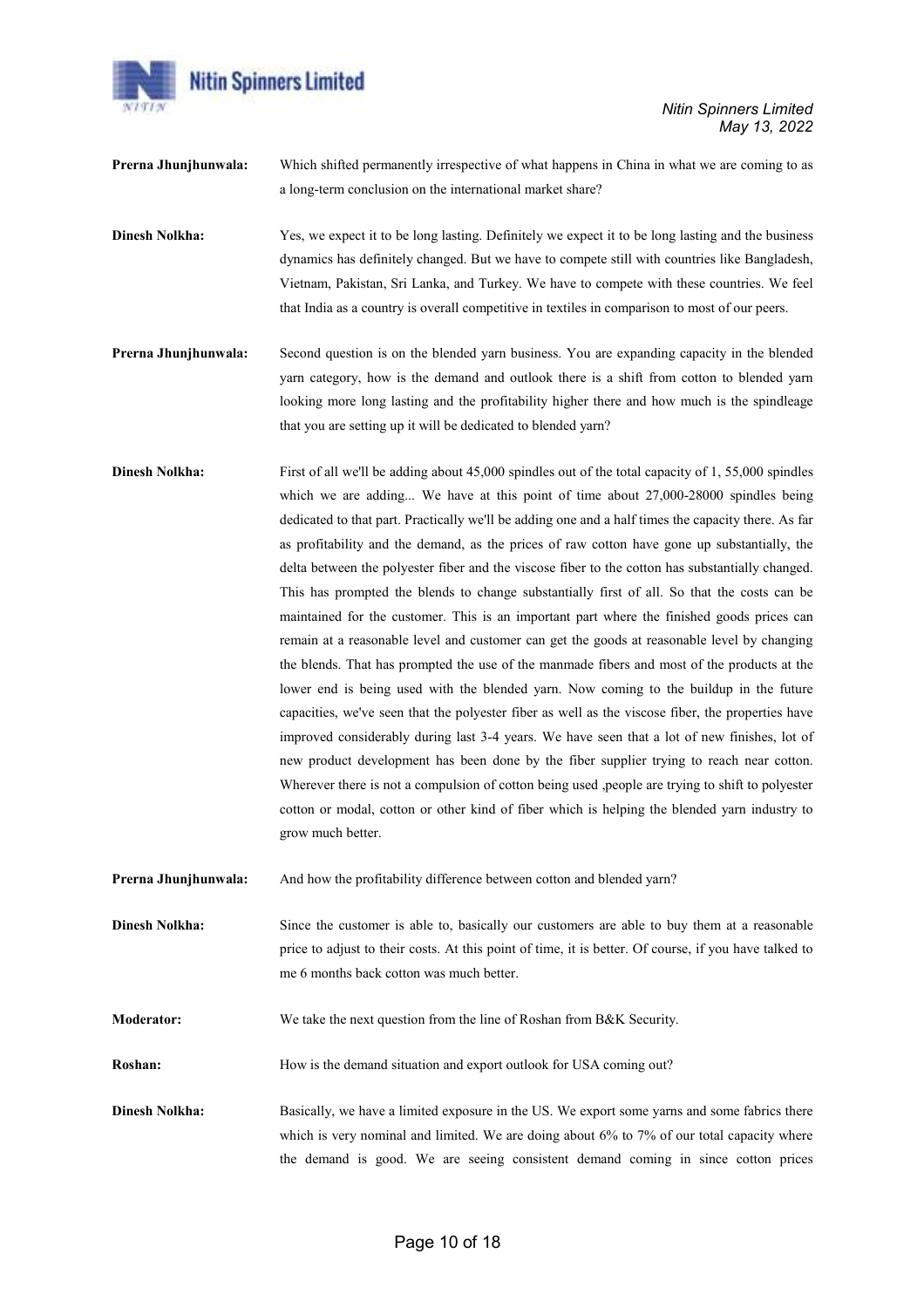

internationally is governed by the US Future the prices also have moved up in tandem in the US. We do not foresee any major issues there till now.

- Roshan: And when the capacity increase on the spindle side do you envisage that the capacity growth could exceed the demand?
- **Dinesh Nolkha:** As one of the participants as we have mentioned, not major if you see the total capacity which is being added up in the country to about 2 to 2.5 million spindles every year and we have a capacity in India of both 50 million spindles. Practically we will be adding only about 4% of the capacity. There are also some scrappage of the old spindles which I am not considering at this point of time. The increase in capacity is not very substantial which may affect the demand supply scenario.

Moderator: We take the next question from the line of Yash Bajaj from Lucky Investments.

Yash Bajaj: I actually missed the part of the CAPEX plan which you have laid out. Can you just repeat that if it's possible?

- Dinesh Nolkha: Basically, we have announced the capacity expansion after our last earning call. So that is the tune of about Rs.955 crores. This will be funded by Rs.300 crores of internal accruals and Rs.655 crores of debt. The CAPEX cost is about Rs.860 crores and balance is the margin money for working capital. For this we will be adding capacities in our spinning department, in our weaving and finishing department and knitting department. We'll be increasing our spindleage from 3.32 lakh equivalent spindles to about 4.88 lakh equivalent spindles, increasing our capacity from 75,000 metric tons to about 1,10,000 metric tons per annum. Similarly, our knitting capacity as well as our weaving capacity will also be ramped up by about 35% each.
- Yash Bajaj: I just wanted to know what was our average cotton price for the Q4?
- Dinesh Nolkha: The Q4 our average cotton price, Maheshwariji can you highlight on this exact number?
- P. Maheshwari: Q4 average cotton price was 215 per kg.

Yash Bajaj: If we compare how the demand is flowing currently in this year and as compared to suppose 2017-18 where is the incremental demand coming from domestically and in export?

Dinesh Nolkha: Basically, incremental demand what we are seeing is in domestic market, we are seeing that lot of orders for the garments which was earlier being produced in the countries like China, also to an extent in Sri Lanka are getting now shifted into India. That kind of garments actually needs more yarn, so demand is more at this point of time in the domestic market in comparison to the export market.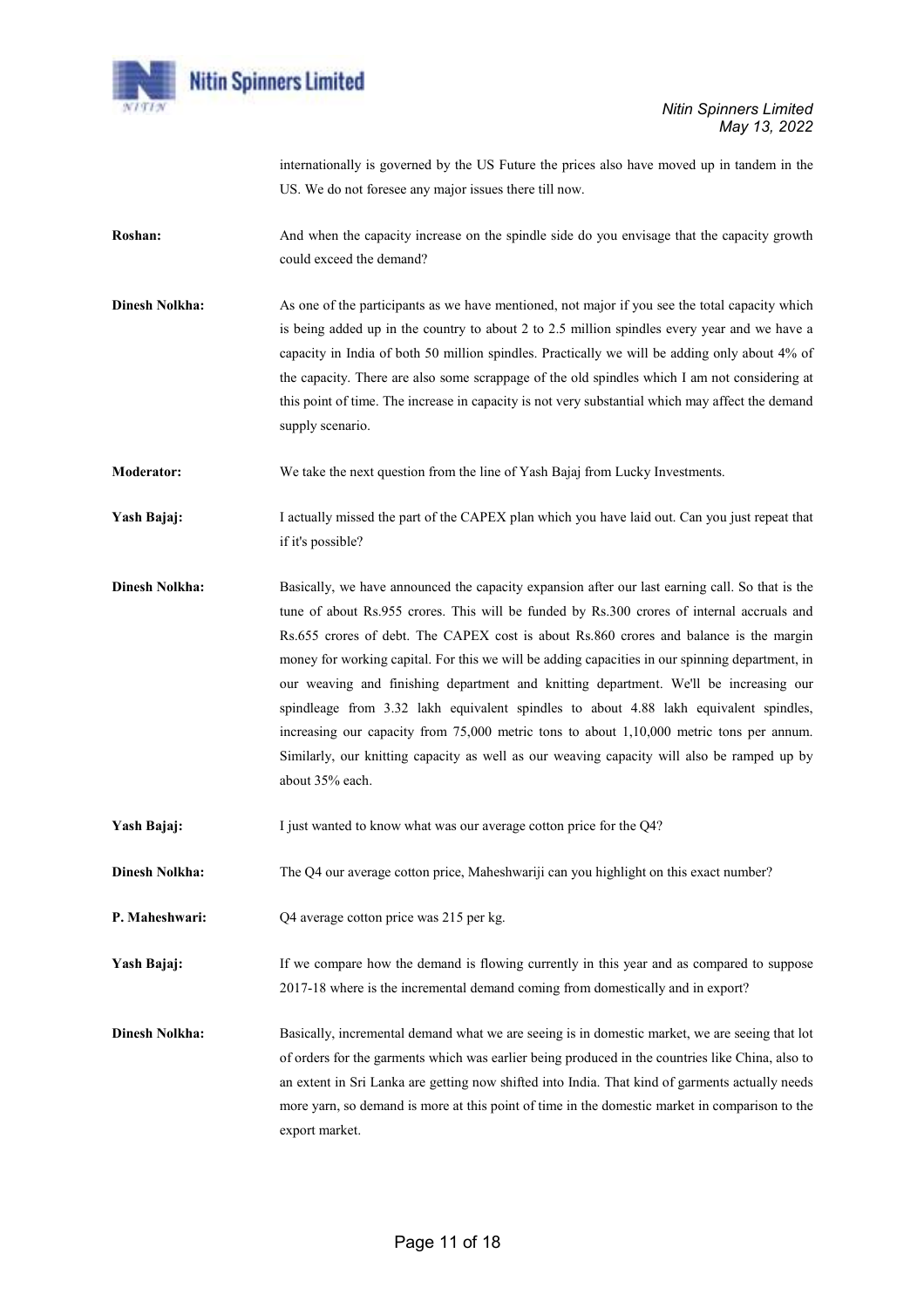

- Yash Bajaj: Going forward considering like the way the cotton prices are increased like you said that you will be increasing your concentration of blended yarn to 20%. Do you see like the end players in the value chain also changing their preferences from cotton to blended yarn?
- Dinesh Nolkha: There is I think lot of investment in India is coming up in the PLI which is primarily for manmade fiber yarns and blended yarns only which will be using fabric actually, manmade fabric and blended fabrics. They will be using more capacity, more yarns for these purposes, so that should help us. We are seeing that there is a total investment of about Rs. 19,000 crores happening in this segment. That should help us in this segment as well.
- Moderator: We take the next question from the line of Niraj Mansingka from White Pine Investment Management.
- Niraj Mansingka: One is on the export market, Mr. Nolkha we had seen lot of slowdown in the export of home furnishing, home textiles from India in the cotton side. Do you see because of the excess inventory pile up? So, have you seen a slowdown in the consumption of cotton yarn from view of customers trying to export home textiles to the US market?
- Dinesh Nolkha: Actually, if you see our profile, 72% of our yarn is exports and about 28% is domestic market and we have spread it pretty well in the various domestic with our customers. We are not very much dependent on one particular industry or one particular company as such for sale of our product. We are not seeing any major changes. Yes, if there is some lesser demand from some of the companies and we are able to fulfill it by supplying to other company just that. That is a flexibility which we have in our system. However, as you asked, I don't think there is a reduction in the exports from these downstream industries. Their margin is affected but their production they are running at full stream. As I have given to understand till month of April, most of the players in home textiles are running full stream. Of course, margins are impacted because they are not able to increase their prices to their expectations.
- Niraj Mansingka: The other question is on the capacity CAPEX. Just wanted to know your thoughts that you're seeing a lot of growth in the non-cotton side because of PLI investments. Why not have significantly more addition of the blended yarn new capacity rather than only the cotton side? Just wanted to know your thoughts on that?
- Dinesh Nolkha: We are seeing a reasonable growth and we are also adding up the capacity. We're already nearly adding 150% of our existing capacity and we are also increasing our capacity in the cotton yarn business since we are trying to widening our product portfolio. We are going to add some most of the yarns which we are not producing. There are many kinds of cotton yarn which we are not yet in production. So those will also be taken up. This we have basically strategically seeing that we are not competing against our own existing production and trying to add capacities in cotton yarn business also wherever it is desired, wherever there is a demand. Looking into that, the capacity for cotton yarn has been considered. For polyester cotton or let's say blended yarn as well; we have also considered various capacities but let this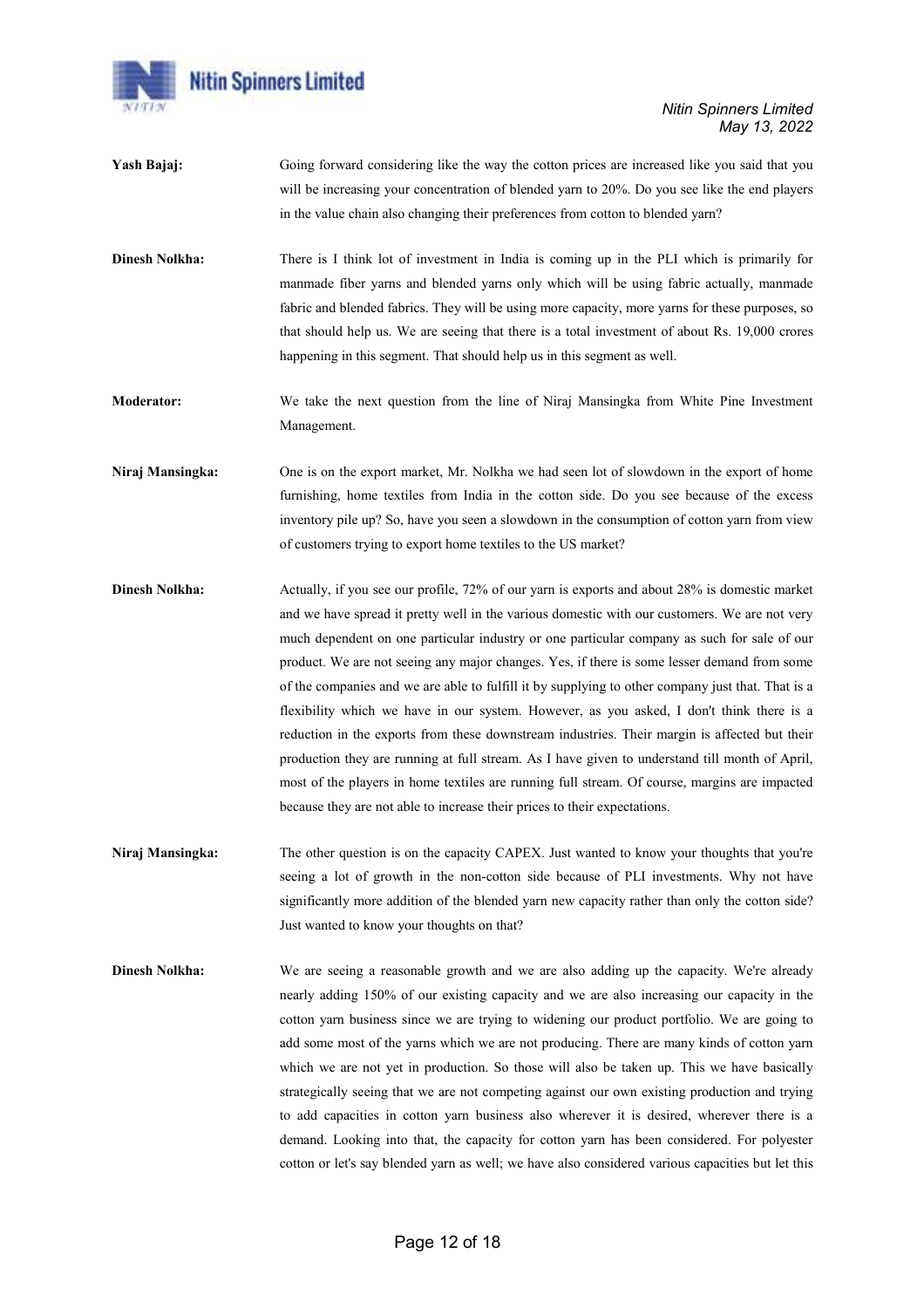

PLI also fructify, let us also see how the demand moves up. Till now it is good. We are also adding capacity and if required we'll add for the capacities in this segment.

Niraj Mansingka: What are the carrying cost of your inventory for cotton in rupees per candy?

Dinesh Nolkha: We do not calculate the carrying cost actually. Our working capital is for the whole company and not only for cotton. We also have finished goods, we also have work in process, also have debtors. We're not exactly calculating carrying cost on the.

- Niraj Mansingka: The reason I was asking is that optically the yarn margins may look depressed on based on the current raw cotton prices. But because entire industry's inventory price is much lower than the current prices; don't you see this current yarn prices to continue for the next two or three quarters but profitability would remain similar to this quarter? Just wanted to know your thoughts on that side?
- Dinesh Nolkha: Basically, yes, you're right that the cost of our inventory which we are carrying is lesser than the market price which is prevailing. Since there is a consistent increase, there is a one-way traffic. We have seen the cotton prices gone up from Rs. 75,000 to 1 lakh a candy. Definitely whatever you have purchased during last 3-4 months, will have lesser cost only. Definitely that is there with every industry player but we need to pass it on. We kept on passing on the prices which has slowed down. Earlier this was a moving, the yarn prices were moving exactly in tandem. Now this is moving with a lag effect. If you go back in 2018-19-17 there was also a lag effect. Yes, but in a calendar year '21 we saw that as long as the cotton prices increase yarn prices increase. And in some times, yarn prices preceded cotton prices increase as well. So that has resulted in a different kind of margin scenario. Now with this lag effect happening, the profitability will depend on the kind of order book which you have and also the kind of inventory cost which you have. It may vary from a player to player. Also, as such this increase it is being taken by the downstream industry player is going to be very good for the textile industry as a whole. With this kind of prices, we are able to this kind of raw material prices, if we are able to pass it on to the customers then once these are passed on these are irreversible. Yes, the yarn prices may come down, cotton prices may come down slightly or in all these things can happen but overall, the margins of the textile industry will definitely improve.
- Moderator: We take the next question from the line of Nikhil Agrawal from VT Capital.
- Nikhil Agrawal: Can you tell me the realization for kgs for the yarn and knitted fabrics and realization for meter for the woven fabrics in Q4 FY22 and Q4 FY21?
- **Dinesh Nolkha:** Maheshwari ji can you give the exact numbers please?
- P. Maheshwari: Yes. In Q4 the average yarn realization was Rs. 400 per kg while this was in Q4 '21, Rs.270 per kg in Q4 '21. In knitted fabric it was Rs.380 per kg during this quarter and in Q4 '21 it was Rs.298 per kg and woven fabric it was Rs.171 per meter during the quarter while it was Rs.133 per meters in Q4 '21.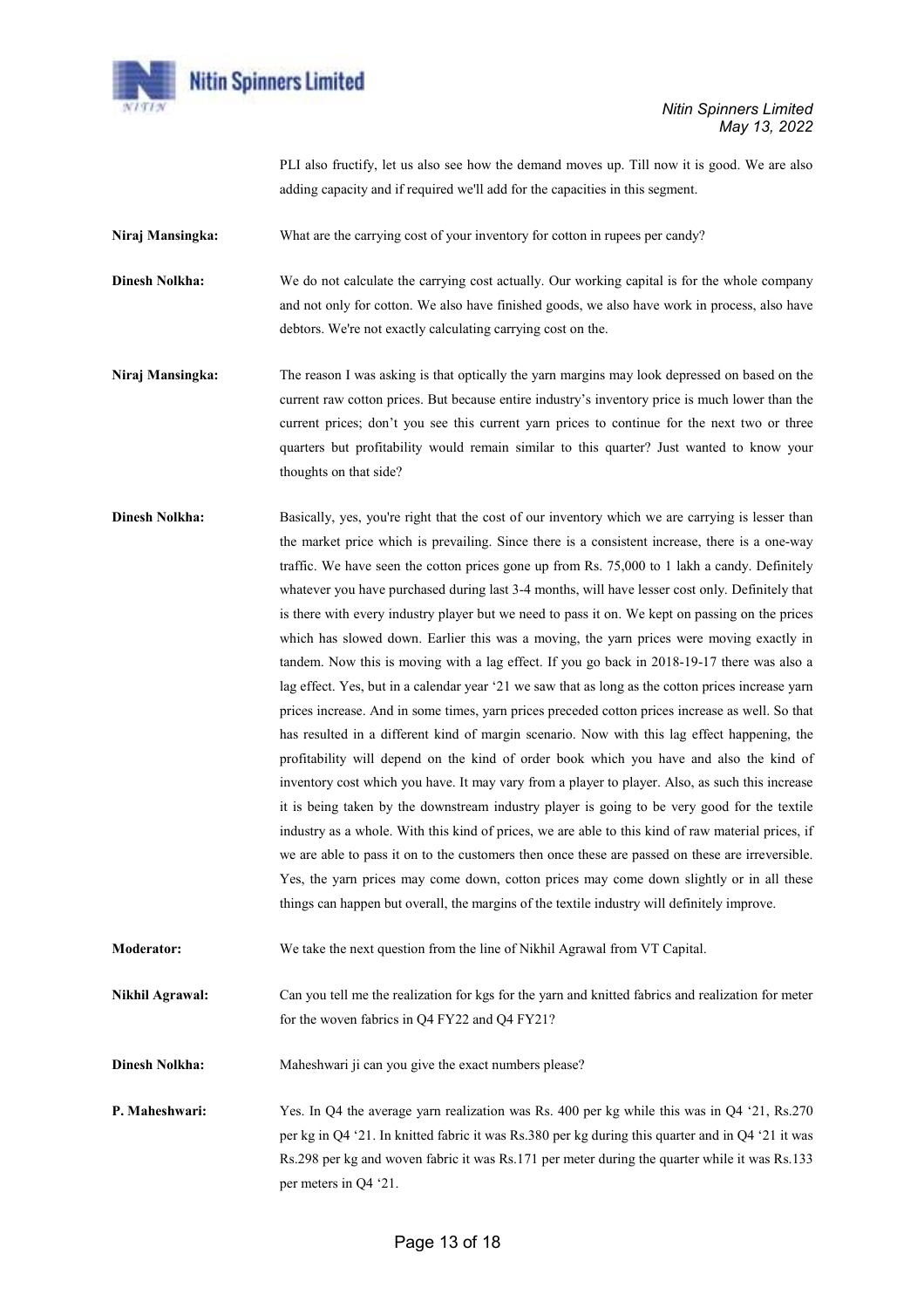

- Nikhil Agrawal: Your cotton prices over the last summer they have increased by almost being doubled but your yarn cycle has had not actually doubled. Increased by approximately 50%. Do we see yarn prices increasing further? Like you said that about 5% to 6% on the cost will be actually passed on. Is there space for more?
- Dinesh Nolkha: At this point of time, it looks like I was talking in terms of the cotton prices which was there at the beginning of this calendar year until now. That is what I'm talking about. The scope will be determined by the downstream industry. If they are able to pass it onto their customers then definitely, we will be able to pass it on to them.
- Nikhil Agrawal: Any reason why like cotton prices have doubled but your yarn realizations have increased by about 60% only?
- Dinesh Nolkha: The increase is about (+60%) if you see on a quarterly basis. It is the increase is nearly 60%. Cotton prices are like 55% of our raw cotton is about 55% to 60% of our total cost structure. If it is 100% means it is about 50% only for the sales price. That's all is additional margins and some additional cost which has been passed on.
- Nikhil Agrawal: Where do you procure your cotton from like what category of cotton and will you be importing cotton going forward as we all know that the custom duty, that the import duty has been cut. So, any will you be importing cotton as well?
- Dinesh Nolkha: First of all, I would like to bring to all of your notice that there was no import duty in India on cotton for last 10 years from 2011-12 till 2021. In the February '21 this duty was imposed for and then it was removed in the April of 2022. As a Spinner we have been importing cotton for last several years in a significant manner. Even when the duty was there, we were already importing cotton under advance license, even that point of time and still we are importing. Yes, the quantity has been substantially increased because we foresee that there is a shortage of cotton in India. We have been importing quantities in substantial manner.
- Nikhil Agrawal: Any percentage of what percent of cotton we import of your requirement?
- **Dinesh Nolkha:** For confidential reasons I would not like to share this particular data.
- Nikhil Agrawal: Any guidance from a margin outlook and the revenue outlook, both?
- Dinesh Nolkha: The situation is very fragile at this point of time. As I highlighted in my earlier conversation that the situation is really fragile. We are at this point of time we are seeing that there is a shortage of cotton in India due to which cotton prices is spiking up substantially. Even on a week-to-week basis, this is increasing which is very worrying for all of us because we cannot change prices on a weekly basis with our customers. The margins at this point of time we would not like to comment on the margin side but yes, we are working to see that we maintain or try to see a reasonable margin going forward.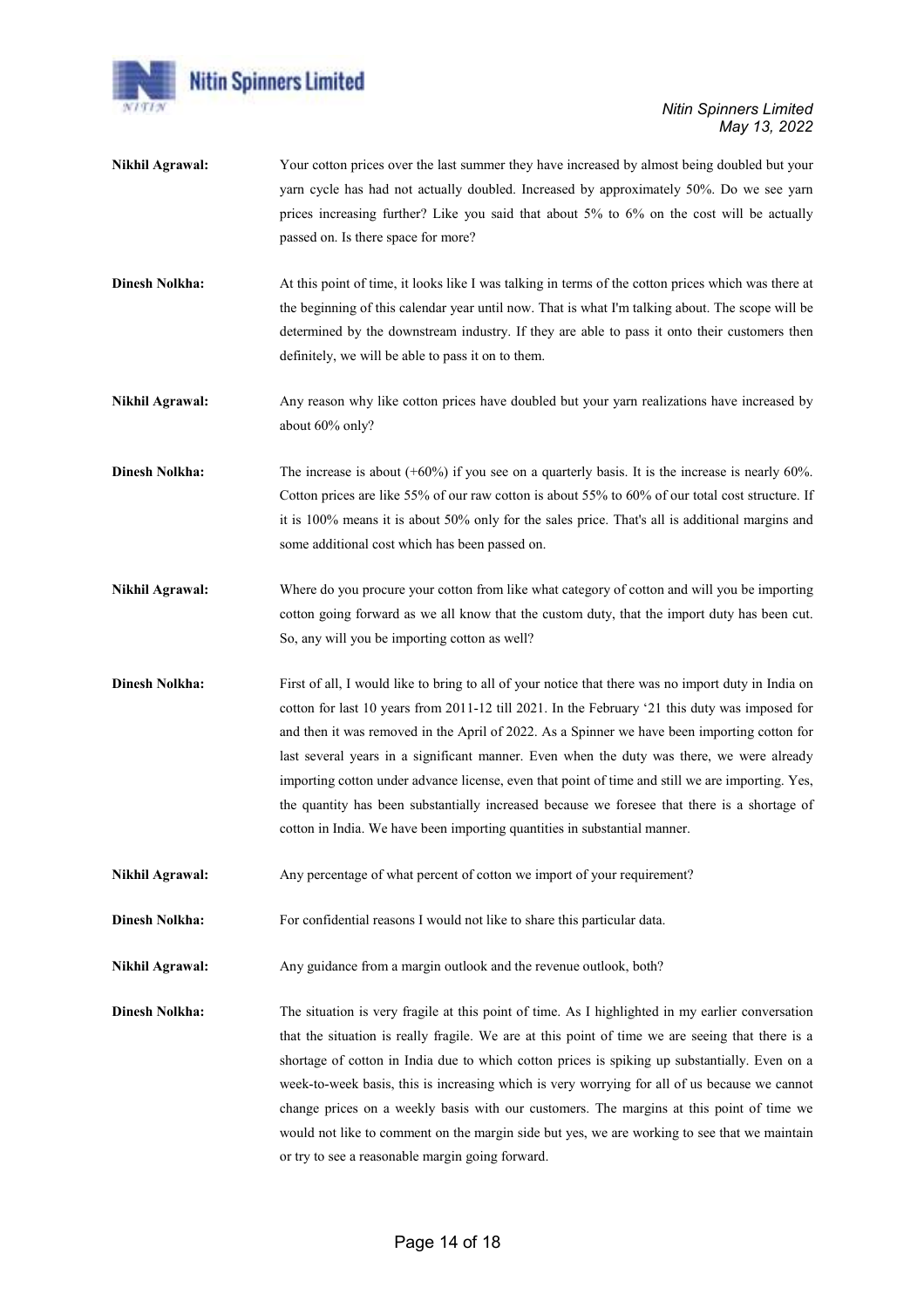

| Nikhil Agrawal:       | You had mentioned the number of spindles you have dedicated to blended yarn currently. I<br>missed that number. If you could repeat that?                                                                                                                                                                                                                                                                                                                                                                                                                                                                                                                                                                                                                                                                                                                                                                                                                                                                                                                                                                                                                                                                                                   |
|-----------------------|---------------------------------------------------------------------------------------------------------------------------------------------------------------------------------------------------------------------------------------------------------------------------------------------------------------------------------------------------------------------------------------------------------------------------------------------------------------------------------------------------------------------------------------------------------------------------------------------------------------------------------------------------------------------------------------------------------------------------------------------------------------------------------------------------------------------------------------------------------------------------------------------------------------------------------------------------------------------------------------------------------------------------------------------------------------------------------------------------------------------------------------------------------------------------------------------------------------------------------------------|
| <b>Dinesh Nolkha:</b> | It is about 28,000 spindles.                                                                                                                                                                                                                                                                                                                                                                                                                                                                                                                                                                                                                                                                                                                                                                                                                                                                                                                                                                                                                                                                                                                                                                                                                |
| <b>Moderator:</b>     | We take the next question from the line of Abhishek from Kent Ke Private Limited.                                                                                                                                                                                                                                                                                                                                                                                                                                                                                                                                                                                                                                                                                                                                                                                                                                                                                                                                                                                                                                                                                                                                                           |
| Abhishek:             | I would like to understand how the cost of power has impacted the industry?                                                                                                                                                                                                                                                                                                                                                                                                                                                                                                                                                                                                                                                                                                                                                                                                                                                                                                                                                                                                                                                                                                                                                                 |
| <b>Dinesh Nolkha:</b> | Cost of power, basically for us at least this has not impacted at all since last 1-year. It is going<br>to be impacted now once the tariffs is increased by the State Electricity Boards. For us it has<br>remained consistent for last 1-year. In fact, with some renewable power being installed by us,<br>it has come down only for us. However, and we had a coal base power plant which we were<br>using to generate power since we had scrapped that particular plant in last financial year and<br>stopped using the power. So, that has in fact saved us some amount on the power side itself.                                                                                                                                                                                                                                                                                                                                                                                                                                                                                                                                                                                                                                      |
| Abhishek:             | Was Sri Lanka a major market for you because of the ongoing disturbances in Sri Lanka?                                                                                                                                                                                                                                                                                                                                                                                                                                                                                                                                                                                                                                                                                                                                                                                                                                                                                                                                                                                                                                                                                                                                                      |
| <b>Dinesh Nolkha:</b> | Not substantially. Yes, we are having exposure in Sri Lanka and just for information that Sri<br>Lankan government as well as their Central Bank has allowed to most of the textile companies<br>who are re-exporting their products to import the various requirements which they have and<br>the working is happening as per schedule.                                                                                                                                                                                                                                                                                                                                                                                                                                                                                                                                                                                                                                                                                                                                                                                                                                                                                                    |
| <b>Moderator:</b>     | We take the next question from the line of Nagesh from NR Family Office.                                                                                                                                                                                                                                                                                                                                                                                                                                                                                                                                                                                                                                                                                                                                                                                                                                                                                                                                                                                                                                                                                                                                                                    |
| Nagesh:               | When I go through the P&L what I see is the volume growth has not been aggressive.<br>However, the revenues have been really very aggressive. Just want to understand what could<br>be the volume and the revenue outlook from a 12 to 36 months perspective?                                                                                                                                                                                                                                                                                                                                                                                                                                                                                                                                                                                                                                                                                                                                                                                                                                                                                                                                                                               |
| <b>Dinesh Nolkha:</b> | As we are saying that volume, we are consistently improving. Our spinning capacity is nearly<br>fully utilized so that will continue to be utilized going forward. But any additional capacity that<br>will come up only from FY24, Q1FY24 and Q2FY24 and we are expecting that in 24 months<br>from now we should be running, we should have increased our capacity by nearly 45% on the<br>yarn side which is our major revenue earner. As far as our woven capacity is concerned; that is<br>now running at about 90% which we are trying to further ramp up. We are trying to increase<br>the capacities there which will be fructified during this financial year itself. There also we are<br>adding capacities to the tune of about $(+30\%)$ . That is again going to play an important, that<br>should be available for us during the next full financial year. Knitting capacity is also running<br>at about 85% capacity levels but this keeps on fluctuating depending on the demand and<br>supply of those kinds of fashion product. This should be the base case for the rest of the year<br>but once we are added up the capacity, we expect another 30% increase their itself also. This is<br>all in the terms of volumes. |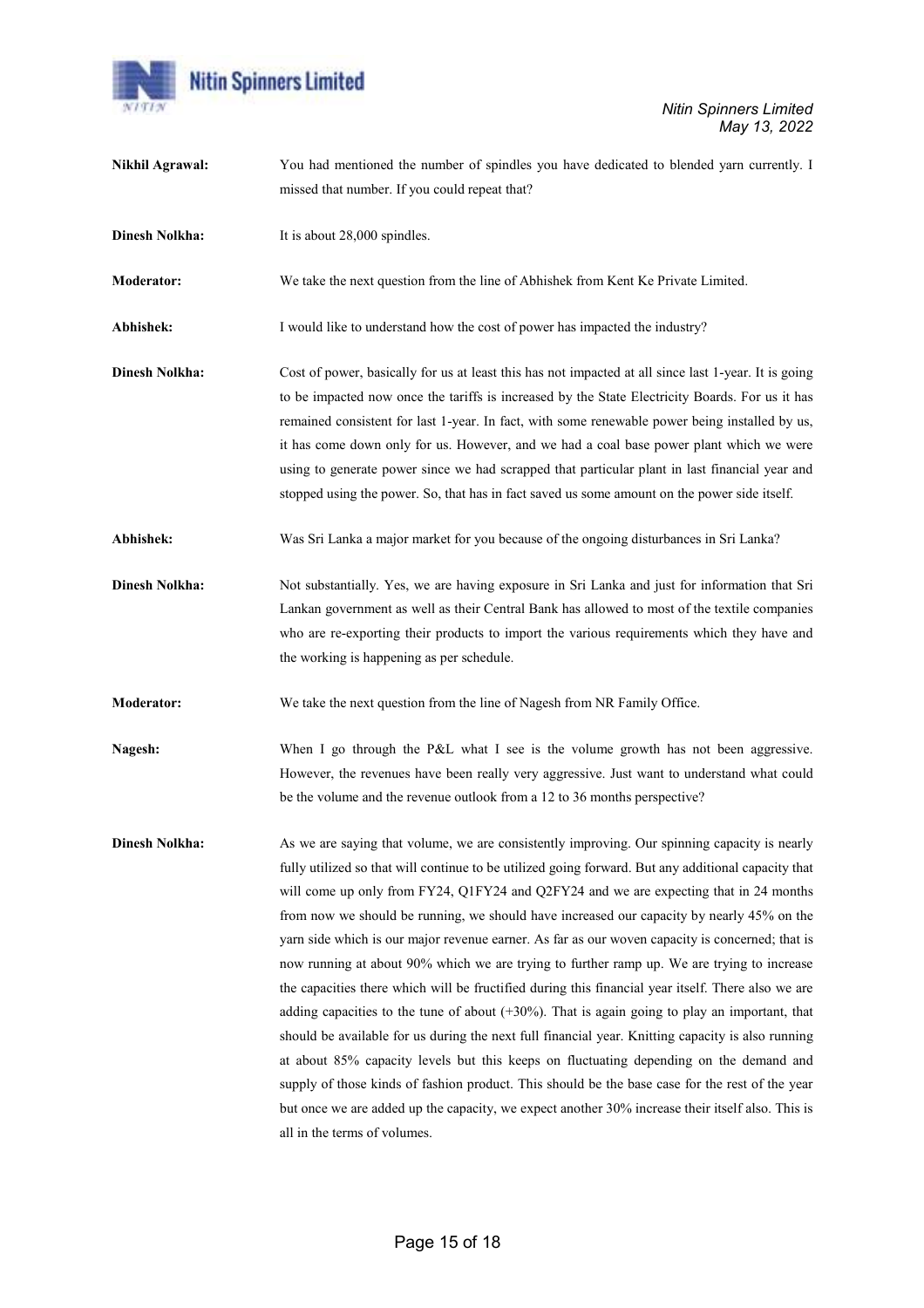

Nitin Spinners Limited May 13, 2022

Nagesh: From a 3-years perspective could there be a CAGR, you could put through the volume as well as the revenue growth?

Dinesh Nolkha: CAGR means today in such times where the prices are going out of roof, it is difficult to put a number. We have seen a growth of 65% in the overall last 1-year itself which is contributed by more than 40% by the price hike itself. Where all the prices, how the prices move in that is very important for us going forward to decide the CAGR. But if you see a bunch of 5-years together for last maybe 5 years or even 10 years or 12 years we have grown at a CAGR of about 18%-19%. We wish to continue with that kind of CAGR going forward for, if you want to look at 3-4 years' time.

Moderator: We take the next question from the line of Esha Gaur from CCIPL.

**Esha Gaur:** I'm trying to understand that as you were saying that while the garment companies pass on this price increase then it will be irreversible. It will be irreversible for the OEM. That is the branded companies which are ultimately selling to the retail customer but for the garment manufacturer they will have to pass on if the cotton and yarn prices decrease, then the OEMs which are the brands they will ask the garment manufacturers to pass it on to them and they will keep the benefit themselves, the branded company. Then how it comes back to us that how are we saying that once these prices go up then it will be irreversible for us. And secondly if you see the steel industry it's all about demand supply of the steel. They don't worry about the automobile industry that what will happen to them if we increase steel prices. Even if iron ore prices are going up, the steel prices are determined by demand and supply of steel. In that case so basically, I'm trying to understand that this Rs. 20-25 gap that is there in the yarn realization; by when will we be able to pass it on? Whether it will happen this quarter or next quarter, what is in your judgment? When can we pass it on?

Dinesh Nolkha: First of all, would like to comment on your steel industry example. Steel industry has many usages apart from automobile industry. They have maybe eight to ten different kinds of usages. Whereas the textile industry has only one usage that is for the cloth which has been worn or maybe for home textiles, it is related with the same itself, use like personal usages. Our usage for cotton is one single that ultimately it goes to the customer which will use it for their own consumption. That is why it is more let's say directly linked with the apparel price. So that is one part. We cannot compare this with steel industry. As you see, as you give example of steel industry, we see that one of the costs or any part or anything increases; we see the prices increased by most of the car companies. Like we have seen in the past so many years that the car prices have gone up by 20%-30% whenever the raw material, whatever they have increased resulted in the increase in finished goods prices. But when it comes down nobody reduces the price. Maybe some discounts plus or minuses but prices actually on the floor does not comes down. Same is the case here because we are seeing an unprecedented increase in the raw cotton prices which is ultimately to be transferred to the customer. What we are seeing is the farmer is getting today much better prices but the in-between players like ginners, spinner as well as weaver, finisher, garmenter and retailer have to sacrifice some part of it if he is not able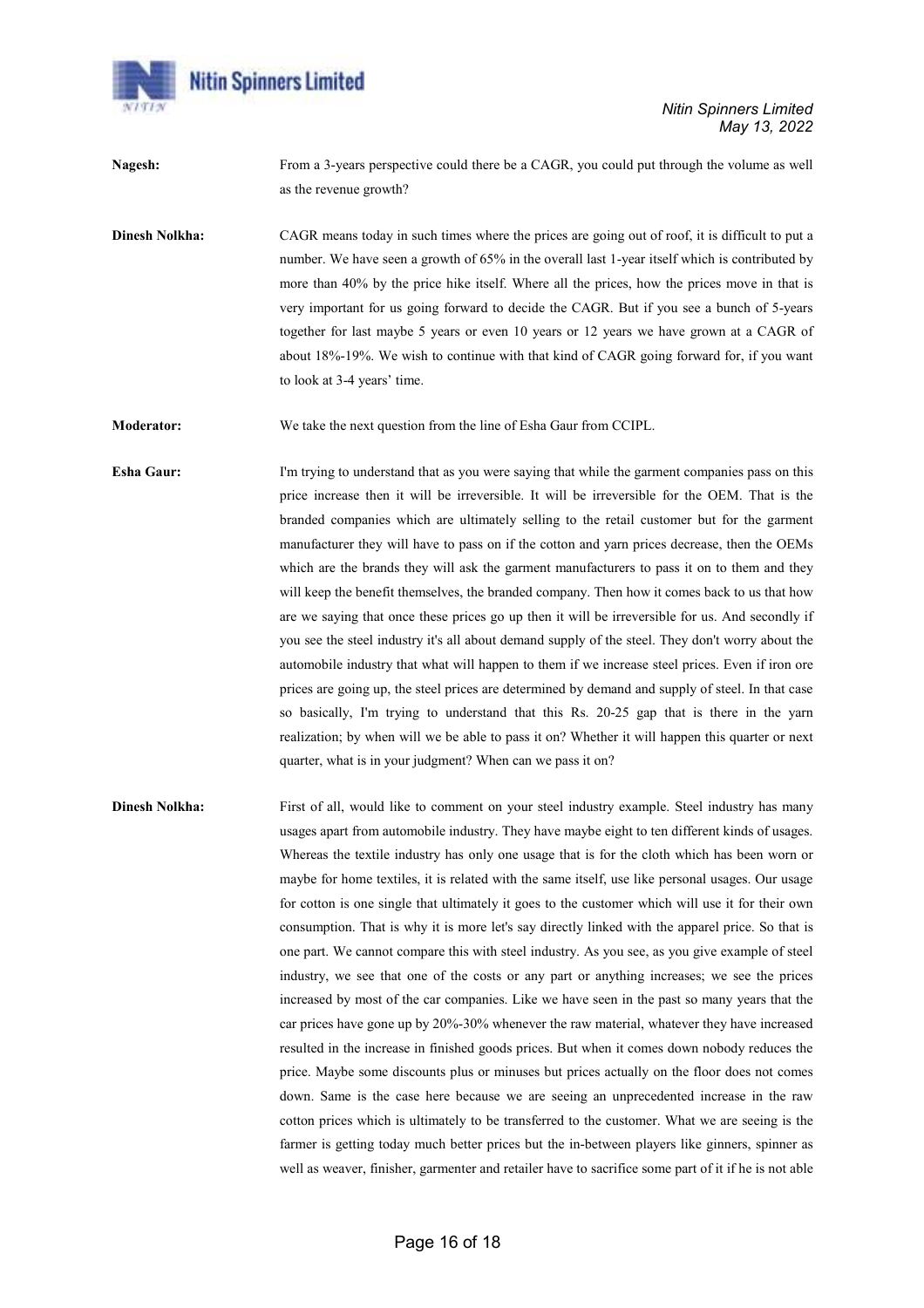

## Nitin Spinners Limited May 13, 2022

to pass on the price. Yes, due to demand supply situation a spinner was able to pass on completely the prices barring last 1 or 2 months where there is a change in the scenario, slight change in the scenario. But weaver and finisher and garmenter were not able to pass on the kind of prices which they wanted. So, they are pushing the prices ahead. We have seen two increases of price increases by the retailers, will see one more increase by the retailer. Once that price is passed on then the retailer is quite comfortable to give it back to his garmenter or downstream. Yes, you are very right. When the prices of yarn will come down, he will also look at increasing his margin or retaining his margins to the older level but not like he will take up all the margin which is there because of the reduction in the cost. So, this is a normal phenomenon. You can see there are four pockets with the person, the one is with spinner, one is with weaver or knitter and one is with garmenter. Of course, the money will come in these four pockets only. Maybe it'll ultimately come to textile industry. I'm not saying that the price increase is irreversible on part of a spinner or a weaver but as a whole in the industry and this money will remain with them.

- Esha Gaur: Also, in the papers it came that in the first week of May the yarn prices have been increased by Rs. 40. This Rs. 20 to Rs. 25 gap that you were talking about is it after that Rs. 40 hike that happened in early May?
- Dinesh Nolkha: The prices on 30<sup>th</sup> of April was like when the cotton was about 92,000 or 93,000. At that point of time this increase was happened. Rs. 40 increase is a after 1 month gap. In between we have already increased the prices. I'm not talking about today's prices. I'm not talking that today we need to increase the prices by Rs. 25. Yes, it is going to increase by another 4%-5% going forward. We are seeing the increase happening regularly on a consistent basis.
- Moderator: We take the next question from the line of Shrikant Sharma from Ishri Consultants Private Limited.
- **Shrikant Sharma:** My question is that the garment industry is asking for the export ban of cotton and on  $17<sup>th</sup>$  May I think they will be having a meeting with Minister of Textile. How do you think the ban will affect specifically your company, Nitin Spinner how it will restructured by a cotton ban if there is a cotton ban on export?
- Dinesh Nolkha: The ban is for the raw cotton exports which is being contemplated. I think it is too late because already most of the cotton now our cotton prices in India are more than the international prices. And anyway, not much exports is happening. Only exports which was committed earlier with lower prices is happening at this point of time. I don't foresee any impact happening because of this ban or anything else and rather it will be detrimental overall to the sentiment in the global arena that we are inconsistent with our policies. That is one part. Anyway, it is not happening at all. As far as our company is concerned, we do not foresee any impact of this particular issue happening as such. The meeting on  $17<sup>th</sup>$  of May is for all the stakeholders of the industry not only the garment one, this will be a meeting between the then minister with all the stakeholders including the farmer, the ginners, the traders of the cotton, the multinationals of cotton which